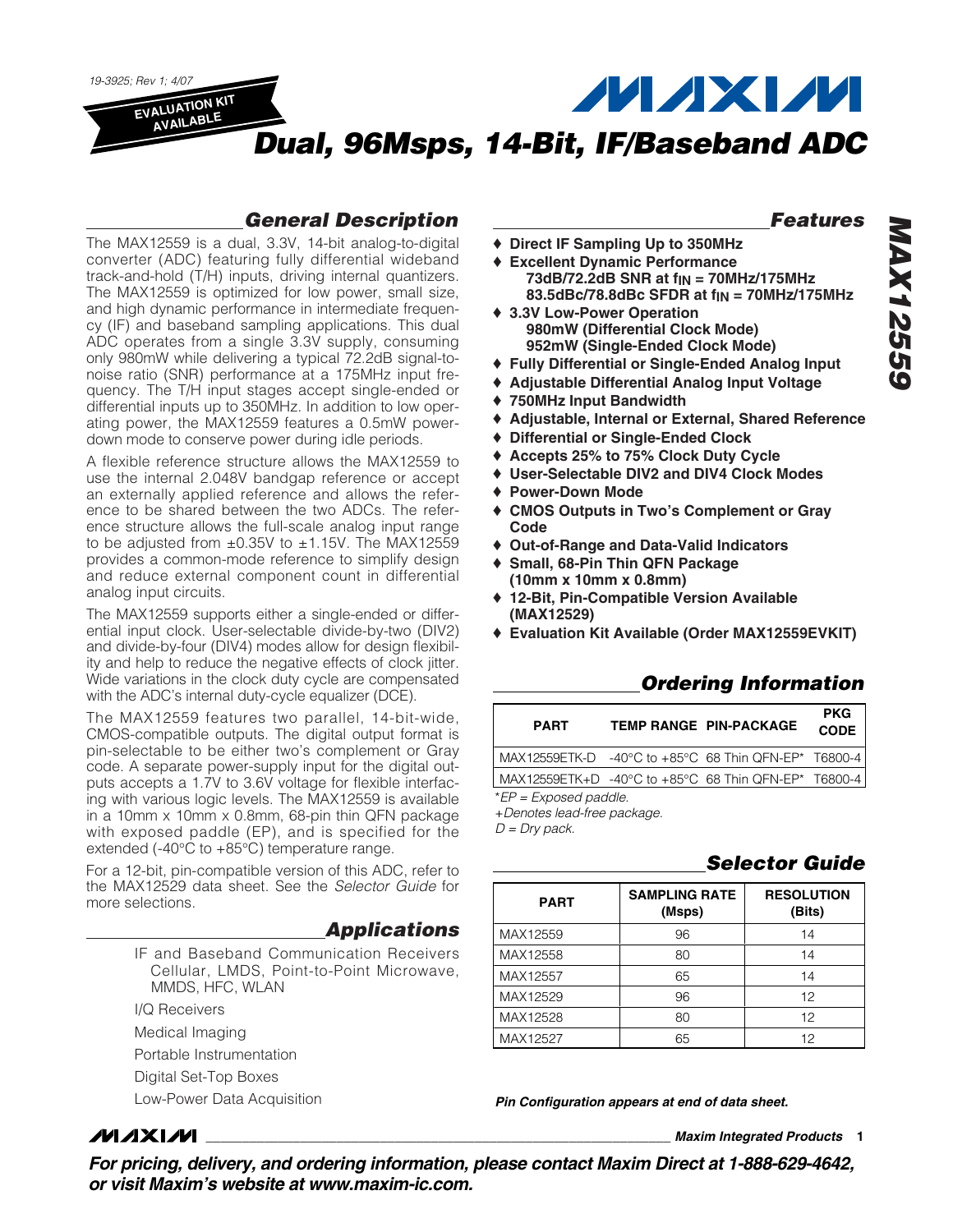# *MAX12559* **MAX12559**

#### **ABSOLUTE MAXIMUM RATINGS**

VDD to GND.................................................................-0.3V to +3.6V  $\overline{O}V_{\text{DD}}$  to GND.............-0.3V to the lower of  $(V_{\text{DD}} + 0.3V)$  and  $+3.6V$ INAP, INAN to GND....-0.3V to the lower of  $(V_{DD} + 0.3V)$  and  $+3.6V$ INBP, INBN to GND....-0.3V to the lower of  $(V_{DD} + 0.3V)$  and  $+3.6V$ CLKP, CLKN to

GND........................-0.3V to the lower of  $(V_{DD} + 0.3V)$  and  $+3.6V$ REFIN, REFOUT

to GND ..................-0.3V to the lower of (VDD + 0.3V) and +3.6V REFAP, REFAN,

COMA to GND ......-0.3V to the lower of  $(V_{DD} + 0.3V)$  and  $+3.6V$ REFBP, REFBN,

COMB to GND ......-0.3V to the lower of  $(V_{DD} + 0.3V)$  and  $+3.6V$ 

DIFFCLK/SECLK, G/T, PD, SHREF, DIV2, DIV4 to GND ........-0.3V to the lower of  $(V_{DD} + 0.3V)$  and  $+3.6V$ D0A–D13A, D0B–D13B, DAV, DORA, DORB to GND..............................-0.3V to (OVDD + 0.3V) Continuous Power Dissipation ( $T_A = +70^{\circ}C$ ) 68-Pin Thin QFN, 10mm x 10mm x 0.8mm (derate 70mW/°C above +70°C) ....................................4000mW Operating Temperature Range................................-40°C to +85°C Junction Temperature...........................................................+150°C Storage Temperature Range .................................-65°C to +150°C Lead Temperature (soldering, 10s)......................................+300°C

*Stresses beyond those listed under "Absolute Maximum Ratings" may cause permanent damage to the device. These are stress ratings only, and functional operation of the device at these or any other conditions beyond those indicated in the operational sections of the specifications is not implied. Exposure to absolute maximum rating conditions for extended periods may affect device reliability.*

### **ELECTRICAL CHARACTERISTICS**

| <b>PARAMETER</b>                                         | <b>SYMBOL</b>  | <b>CONDITIONS</b>                                    | <b>MIN</b> | <b>TYP</b>         | <b>MAX</b> | <b>UNITS</b>    |
|----------------------------------------------------------|----------------|------------------------------------------------------|------------|--------------------|------------|-----------------|
| <b>DC ACCURACY</b>                                       |                |                                                      |            |                    |            |                 |
| Resolution                                               |                |                                                      | 14         |                    |            | <b>Bits</b>     |
| Integral Nonlinearity                                    | <b>INL</b>     | $f_{IN} = 3MHz$                                      |            | ±2.6               |            | <b>LSB</b>      |
| Differential Nonlinearity                                | <b>DNL</b>     | $f_{IN} = 3MHz$                                      |            | ±0.65              |            | <b>LSB</b>      |
| Offset Error                                             |                |                                                      |            | ±0.05              | ±0.7       | %FSR            |
| Gain Error                                               |                | External reference, VREFIN = 2.048V                  |            | ±0.4               | ±5         | %FSR            |
| ANALOG INPUTS (INAP, INAN, INBP, INBN)                   |                |                                                      |            |                    |            |                 |
| Differential Input Voltage Range                         | <b>VDIFF</b>   | Differential or single-ended inputs                  |            | ±1.024             |            | $\vee$          |
| Common-Mode Input Voltage                                |                |                                                      |            | V <sub>DD</sub> /2 |            | V               |
| Analog Input Resistance                                  | $R_{IN}$       | Each input, Figure 3                                 |            | 2.3                |            | kΩ              |
|                                                          | <b>CPAR</b>    | Fixed capacitance to ground,<br>each input, Figure 3 |            | $\overline{c}$     |            |                 |
| Analog Input Capacitance                                 | <b>CSAMPLE</b> | Switched capacitance,<br>each input, Figure 3        |            | 4.5                |            | pF              |
| <b>CONVERSION RATE</b>                                   |                |                                                      |            |                    |            |                 |
| Maximum Clock Frequency                                  | fcLK           |                                                      | 96         |                    |            | <b>MHz</b>      |
| Minimum Clock Frequency                                  |                |                                                      |            |                    | 5          | <b>MHz</b>      |
| Data Latency                                             |                | Figure 5                                             |            | 8                  |            | Clock<br>Cycles |
| <b>DYNAMIC CHARACTERISTICS (V<sub>IN</sub> = -1dBFS)</b> |                |                                                      |            |                    |            |                 |
| Small-Signal Noise Floor                                 | <b>SSNF</b>    | Input at -35dBFS                                     | 74.5       | 76.3               |            | dBFS            |
|                                                          |                | $f_{IN} = 3MHz$                                      | 70.5       | 74.3               |            |                 |
|                                                          | <b>SNR</b>     | $f_{IN} = 48MHz$                                     |            | 73.9               |            |                 |
| Signal-to-Noise Ratio                                    |                | $f_{IN} = 70MHz$                                     |            | 73                 |            | dB              |
|                                                          |                | $f_{IN} = 175 MHz$                                   | 69.3       | 72.2               |            |                 |

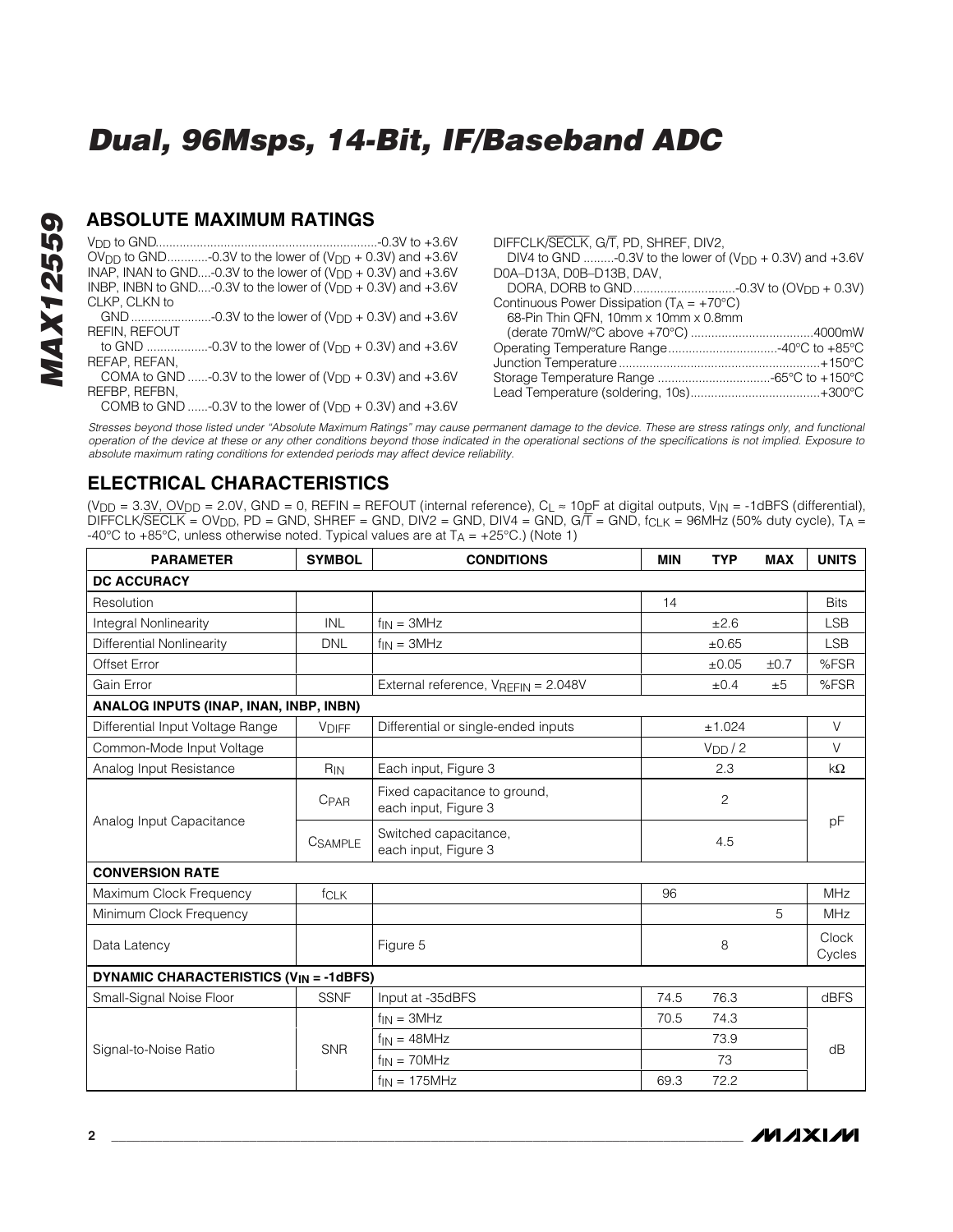### **ELECTRICAL CHARACTERISTICS (continued)**

| <b>PARAMETER</b>                 | <b>SYMBOL</b>   | <b>CONDITIONS</b>                                                                                 | <b>MIN</b> | <b>TYP</b> | <b>MAX</b> | <b>UNITS</b>  |  |
|----------------------------------|-----------------|---------------------------------------------------------------------------------------------------|------------|------------|------------|---------------|--|
|                                  |                 | $f_{IN} = 3MHz$                                                                                   | 68.3       | 73.7       |            |               |  |
|                                  |                 | $f_{IN} = 48MHz$                                                                                  |            | 72.6       |            |               |  |
| Signal-to-Noise Plus Distortion  | <b>SINAD</b>    | $f_{IN} = 70MHz$                                                                                  |            | 72.2       |            | dB            |  |
|                                  |                 | $f_{IN}$ = 175MHz                                                                                 | 65.3       | 71.2       |            |               |  |
|                                  |                 | $f_{IN} = 3MHz$                                                                                   | 72.2       | 84.6       |            |               |  |
| Spurious-Free Dynamic Range      | <b>SFDR</b>     | $f_{IN} = 48MHz$                                                                                  |            | 81.6       |            | dBc           |  |
|                                  |                 | $f_{IN} = 70MHz$                                                                                  |            | 83.5       |            |               |  |
|                                  |                 | $f_{IN}$ = 175MHz                                                                                 | 69         | 78.8       |            |               |  |
|                                  |                 | $f_{IN} = 3MHz$                                                                                   |            | $-82.1$    | $-69.8$    |               |  |
| <b>Total Harmonic Distortion</b> | <b>THD</b>      | $f_{IN} = 48MHz$                                                                                  |            | $-78.5$    |            |               |  |
|                                  |                 | $f_{IN} = 70MHz$                                                                                  |            | $-80.3$    |            | dBc           |  |
|                                  |                 | $f_{IN} = 175 MHz$                                                                                |            | $-77.8$    | $-66.3$    |               |  |
|                                  | H <sub>D2</sub> | $f_{IN} = 3MHz$                                                                                   |            | $-85.9$    |            | dBc           |  |
|                                  |                 | $f_{IN} = 48MHz$                                                                                  |            | $-82.4$    |            |               |  |
| Second Harmonic                  |                 | $f_{IN} = 70MHz$                                                                                  |            | $-86.1$    |            |               |  |
|                                  |                 | $f_{IN} = 175MHz$                                                                                 |            | $-78.8$    |            |               |  |
|                                  |                 | $f_{IN} = 3MHz$                                                                                   |            | $-89.4$    |            | dBc           |  |
| Third Harmonic                   | HD <sub>3</sub> | $f_{IN} = 48MHz$                                                                                  |            | $-86.6$    |            |               |  |
|                                  |                 | $f_{IN} = 70MHz$                                                                                  |            | $-84.4$    |            |               |  |
|                                  |                 | $f_{IN}$ = 175MHz                                                                                 |            | $-88.6$    |            |               |  |
| 3rd-Order Intermodulation        | IM <sub>3</sub> | $f_{\text{IN1}}$ = 69MHz at $A_{\text{IN1}}$ = -7dBFS,<br>$f_{IN2}$ = 72MHz at $A_{IN2}$ = -7dBFS |            | $-82$      |            |               |  |
| Distortion                       |                 | $f_{IN1}$ = 173MHz at $A_{IN1}$ = -7dBFS,<br>$f_{1N2} = 177$ MHz at $A_{1N2} = -7$ dBFS           |            | $-86$      |            | dBc           |  |
| Full-Power Bandwidth             | <b>FPBW</b>     | Input at -0.2dBFS, -3dB rolloff                                                                   |            | 750        |            | <b>MHz</b>    |  |
| Aperture Delay                   | t <sub>AD</sub> | Figure 5                                                                                          |            | 1.2        |            | ns            |  |
| Aperture Jitter                  | taj             |                                                                                                   |            | < 0.1      |            | <b>PSRMS</b>  |  |
| Output Noise                     | nout            | $INAP = INAN = COMA$ .<br>$INBP = INBN = COMB$                                                    |            | 0.9        |            | <b>LSBRMS</b> |  |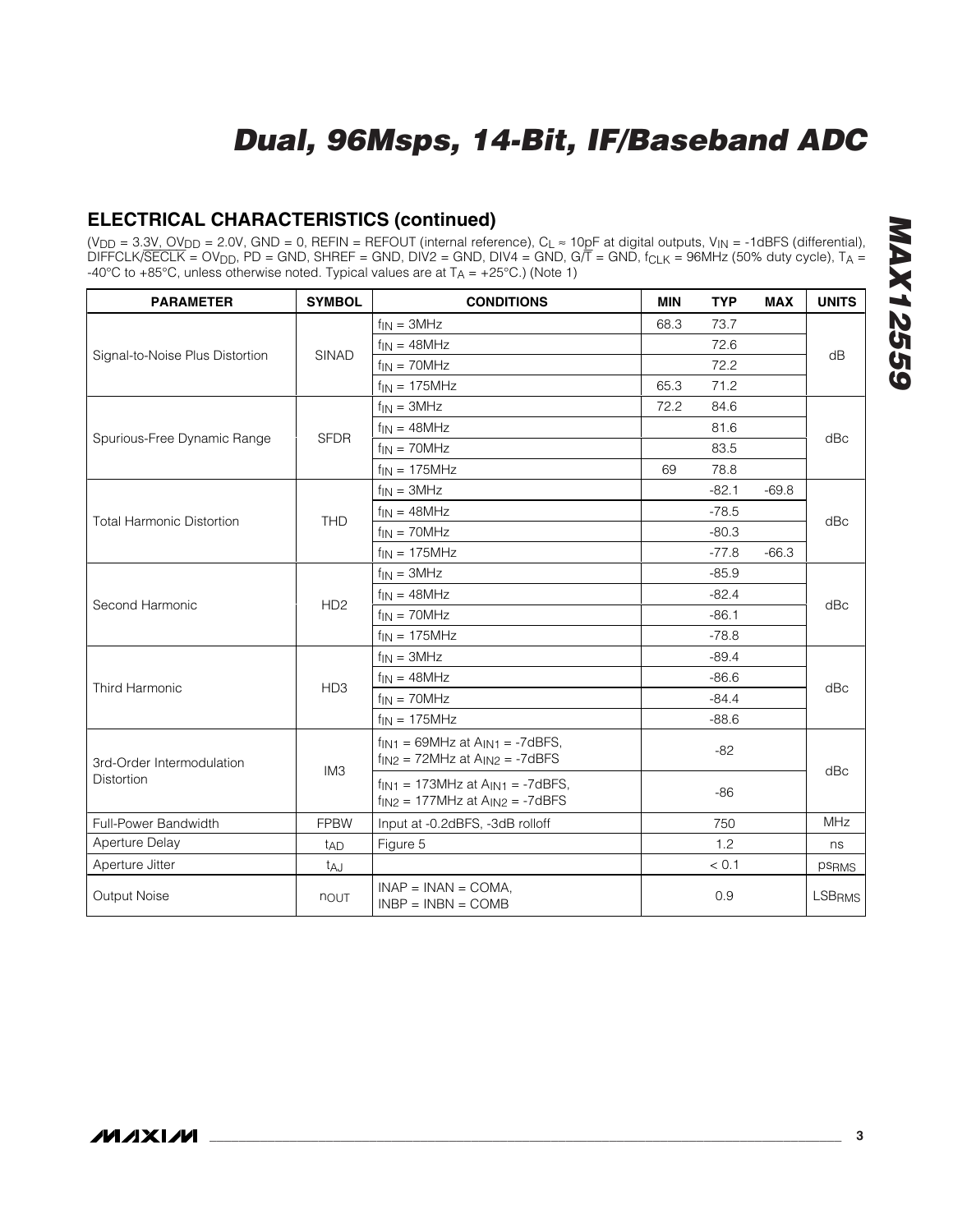# *MAX12559* **MAX12559**

### **ELECTRICAL CHARACTERISTICS (continued)**

| <b>PARAMETER</b>                                                                                                                                                                 | <b>SYMBOL</b>                  | <b>CONDITIONS</b>                                                | <b>MIN</b> | <b>TYP</b> | <b>MAX</b> | <b>UNITS</b>   |
|----------------------------------------------------------------------------------------------------------------------------------------------------------------------------------|--------------------------------|------------------------------------------------------------------|------------|------------|------------|----------------|
| Overdrive Recovery Time                                                                                                                                                          |                                | ±10% beyond full scale                                           |            | 1          |            | Clock<br>Cycle |
| <b>INTERCHANNEL CHARACTERISTICS</b>                                                                                                                                              |                                |                                                                  |            |            |            |                |
|                                                                                                                                                                                  |                                | $f_{\text{INA}}$ or $f_{\text{INB}} = 70$ MHz at -1dBFS          |            | 90         |            | dB             |
| Crosstalk Rejection                                                                                                                                                              |                                | $f_{\text{INA}}$ or $f_{\text{INB}} = 175 \text{MHz}$ at -1dBFS  |            | 83         |            |                |
| Gain Matching                                                                                                                                                                    |                                |                                                                  |            | ±0.02      | $\pm 0.1$  | dВ             |
| Offset Matching                                                                                                                                                                  |                                |                                                                  |            | ±0.01      |            | %FSR           |
| <b>INTERNAL REFERENCE (REFOUT)</b>                                                                                                                                               |                                |                                                                  |            |            |            |                |
| <b>REFOUT Output Voltage</b>                                                                                                                                                     | VREFOUT                        |                                                                  | 2.000      | 2.048      | 2.080      | V              |
| <b>REFOUT Load Regulation</b>                                                                                                                                                    |                                | $-1mA < I$ REFOUT $< +1mA$                                       |            | 35         |            | mV/mA          |
| REFOUT Temperature Coefficient                                                                                                                                                   | <b>TC<sub>REF</sub></b>        |                                                                  |            | 55         |            | ppm/°C         |
| <b>REFOUT Short-Circuit Current</b>                                                                                                                                              |                                | Short to V <sub>DD</sub> —sinking                                |            | 0.24       |            | mA             |
|                                                                                                                                                                                  |                                | Short to GND-sourcing                                            |            | 2.1        |            |                |
| BUFFERED REFERENCE MODE (REFIN is driven by REFOUT or an external 2.048V single-ended reference source;<br>VREFAP/VREFAN/VCOMA and VREFBP/VREFBN/VCOMB are generated internally) |                                |                                                                  |            |            |            |                |
| <b>REFIN Input Voltage</b>                                                                                                                                                       | <b>VREFIN</b>                  |                                                                  |            | 2.048      |            | $\vee$         |
| <b>REFIN Input Resistance</b>                                                                                                                                                    | RREFIN                         |                                                                  |            | $>50$      |            | MΩ             |
| COM_Output Voltage                                                                                                                                                               | <b>VCOMA</b><br><b>VCOMB</b>   | $V_{COM_} = V_{DD} / 2$                                          | 1.60       | 1.65       | 1.70       | V              |
| <b>REF_P Output Voltage</b>                                                                                                                                                      | <b>VREFAP</b><br>VREFBP        | VREF $P = V_{DD} / 2 + (V_{REFIN} \times 3/8)$                   |            | 2.418      |            | V              |
| REF_N Output Voltage                                                                                                                                                             | <b>VREFAN</b><br><b>VREFBN</b> | VREF $N = VDD / 2 - (VREFIN \times 3/8)$                         |            | 0.882      |            | V              |
| Differential Reference Voltage                                                                                                                                                   | <b>VREFA</b><br><b>VREFB</b>   | $VREF = VREF P - VREF N$                                         | 1.440      | 1.536      | 1.600      | V              |
| Differential Reference<br>Temperature Coefficient                                                                                                                                | <b>TCREF</b>                   |                                                                  |            | 40         |            | ppm/°C         |
| UNBUFFERED EXTERNAL REFERENCE (REFIN = GND, VREFAP/VREFAN/VCOMA and VREFBP/VREFBN/VCOMB are applied<br>externally, $V_{COMA} = V_{COMB} = V_{DD}/2$ )                            |                                |                                                                  |            |            |            |                |
| REF_P Input Voltage                                                                                                                                                              | VREFAP<br>VREFBP               | VREF_P - VCOM_                                                   |            | $+0.768$   |            | V              |
| REF_N Input Voltage                                                                                                                                                              | <b>VREFAN</b><br><b>VREFBN</b> | VREF N - VCOM                                                    |            | $-0.768$   |            | $\vee$         |
| COM_Input Voltage                                                                                                                                                                | V <sub>COM</sub>               | $V_{COM} = V_{DD} / 2$                                           |            | 1.65       |            | V              |
| Differential Reference Voltage                                                                                                                                                   | <b>VREFA</b><br><b>VREFB</b>   | $V_{REF}$ = $V_{REF\_P}$ - $V_{REF\_N}$ = $V_{REFIN} \times 3/4$ |            | 1.536      |            | V              |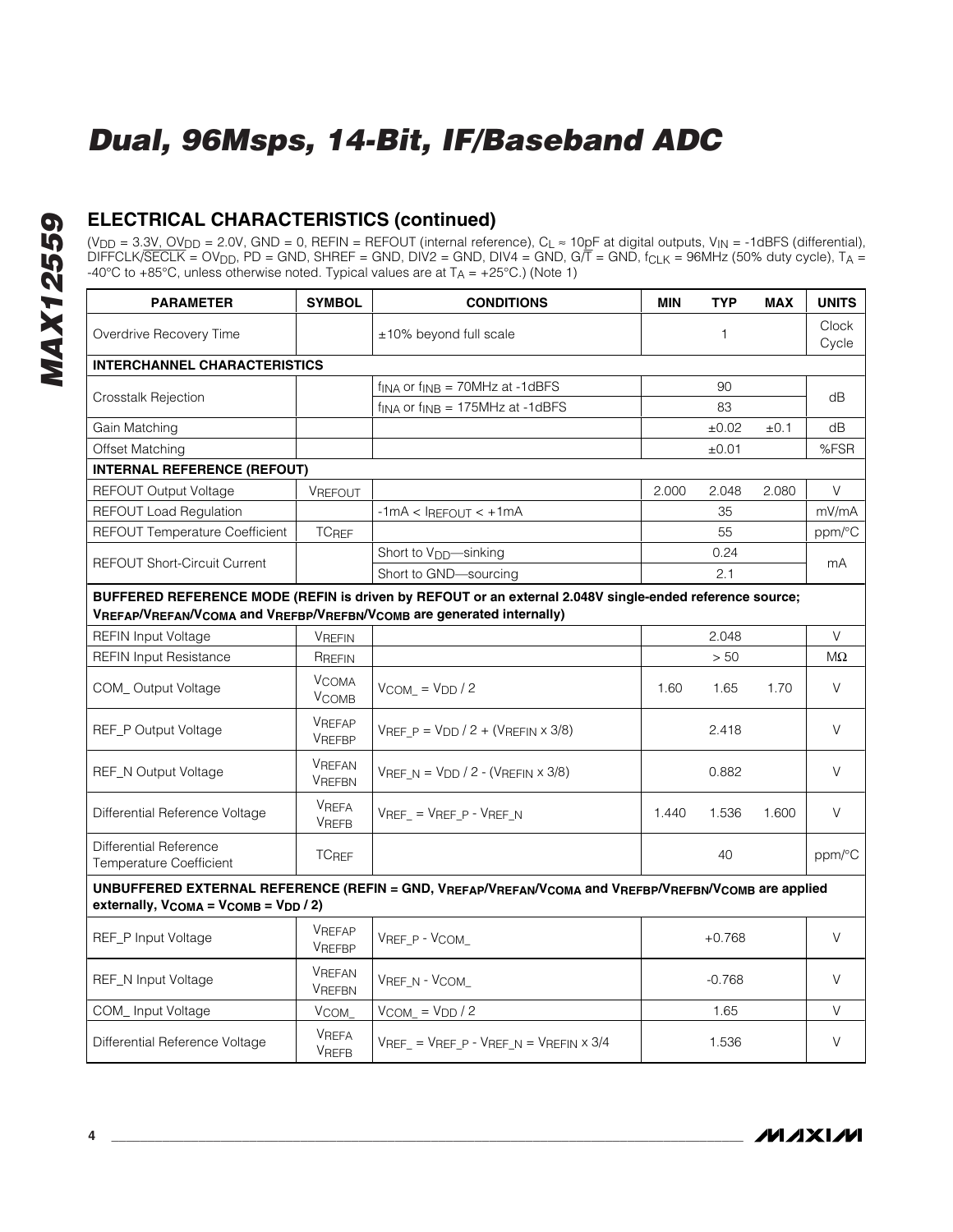### **ELECTRICAL CHARACTERISTICS (continued)**

| <b>PARAMETER</b>                                           | <b>SYMBOL</b>                 | <b>CONDITIONS</b>                                          | <b>MIN</b>                | TYP                | <b>MAX</b>                      | <b>UNITS</b> |
|------------------------------------------------------------|-------------------------------|------------------------------------------------------------|---------------------------|--------------------|---------------------------------|--------------|
| <b>REF_P Sink Current</b>                                  | <b>IREFAP</b><br><b>REFBP</b> | $V_{REF}$ $p = 2.418V$                                     |                           | 1.2                |                                 | mA           |
| <b>REF_N Source Current</b>                                | <b>REFAN</b><br><b>REFBN</b>  | $V_{REF N} = 0.882V$                                       |                           | 0.85               |                                 | mA           |
| <b>COM_Sink Current</b>                                    | <b>ICOMA</b><br><b>ICOMB</b>  | $V_{COM} = 1.65V$                                          |                           | 0.85               |                                 | mA           |
| REF_P, REF_N Capacitance                                   | CREF_P,<br>CREF_N             |                                                            |                           | 13                 |                                 | pF           |
| COM_Capacitance                                            | C <sub>COM</sub>              |                                                            |                           | 6                  |                                 | pF           |
| <b>CLOCK INPUTS (CLKP, CLKN)</b>                           |                               |                                                            |                           |                    |                                 |              |
| Single-Ended Input High<br>Threshold                       | V <sub>IH</sub>               | DIFFCLK/SECLK = GND, CLKN = GND                            | 0.8 x<br>V <sub>DD</sub>  |                    |                                 | V            |
| Single-Ended Input Low<br>Threshold                        | $V_{\parallel}$               | $DIFFCLK/SECLK = GND, CLKN = GND$                          |                           |                    | 0.2 x<br>V <sub>DD</sub>        | $\vee$       |
| Minimum Differential Clock Input<br>Voltage Swing          |                               | $DIFFCK/SECLK = OVDD$                                      |                           | 0.2                |                                 | $V_{P-P}$    |
| Differential Input Common-Mode<br>Voltage                  |                               | $DIFFCK/SECLK = OVDD$                                      |                           | V <sub>DD</sub> /2 |                                 | V            |
| <b>CLKP, CLKN Input Resistance</b>                         | RCLK                          | Figure 4                                                   |                           | 5                  |                                 | kΩ           |
| CLKP, CLKN Input Capacitance                               | CCLK                          |                                                            |                           | $\overline{c}$     |                                 | рF           |
| DIGITAL INPUTS (DIFFCLK/SECLK, G/T, PD, DIV2, DIV4, SHREF) |                               |                                                            |                           |                    |                                 |              |
| Input High Threshold                                       | V <sub>IH</sub>               |                                                            | 0.8 x<br>OV <sub>DD</sub> |                    |                                 | V            |
| Input Low Threshold                                        | VIL                           |                                                            |                           |                    | 0.2 x<br><b>OV<sub>DD</sub></b> | $\vee$       |
| Input Leakage Current                                      |                               | $OVDD$ applied to input<br>Input connected to ground       |                           |                    | ±5<br>±5                        | μA           |
| Digital Input Capacitance                                  | C <sub>DIN</sub>              |                                                            |                           | 5                  |                                 | рF           |
| DIGITAL OUTPUTS (D0A-D13A, D0B-D13B, DORA, DORB, DAV)      |                               |                                                            |                           |                    |                                 |              |
| Output-Voltage Low                                         | VOL                           | D0A-D13A, D0B-D13B, DORA, DORB:<br>$I_{SINK} = 200 \mu A$  |                           |                    | 0.2                             | $\vee$       |
|                                                            |                               | DAV: $I_{SINK} = 600\mu A$                                 |                           |                    | 0.2                             |              |
|                                                            |                               | D0A-D13A, D0B-D13B, DORA, DORB:<br>$I$ SOURCE = $200\mu$ A | $OVDD$ -<br>0.2           |                    |                                 | $\vee$       |
| Output-Voltage High                                        | VOH                           | $DAV: IgOURCE = 600µA$                                     | $OVDD$ -<br>0.2           |                    |                                 |              |
| Tri-State Leakage Current                                  |                               | $OVDD$ applied to input                                    |                           |                    | ±5                              |              |
| (Note 2)                                                   | <b>LEAK</b>                   | Input connected to ground                                  |                           |                    | ±5                              | μA           |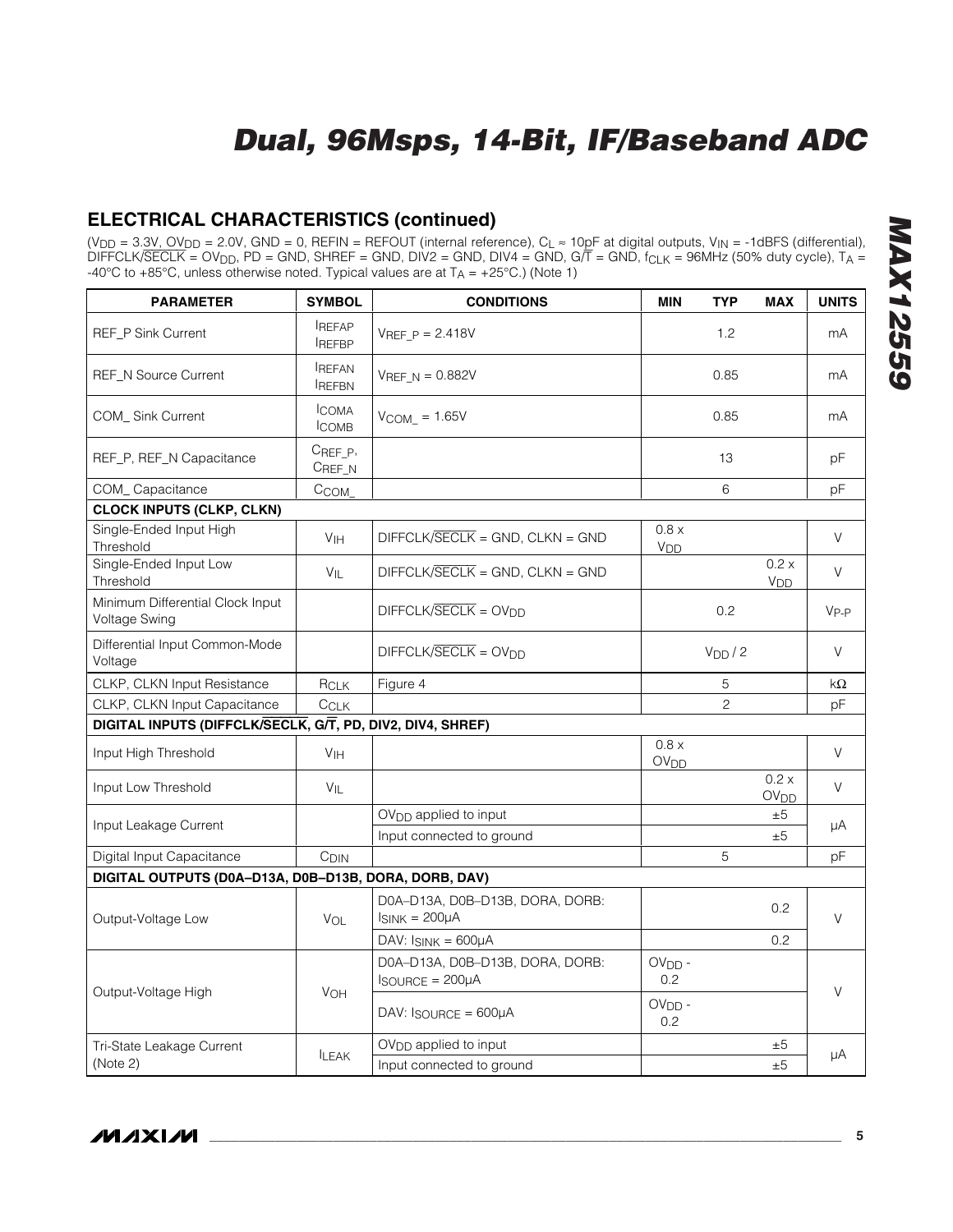### **ELECTRICAL CHARACTERISTICS (continued)**

| <b>PARAMETER</b>                                                               | <b>SYMBOL</b>    | <b>CONDITIONS</b>                                                                            | <b>MIN</b> | <b>TYP</b> | <b>MAX</b>            | <b>UNITS</b> |
|--------------------------------------------------------------------------------|------------------|----------------------------------------------------------------------------------------------|------------|------------|-----------------------|--------------|
| D0A-D13A, DORA,<br>D0B-D13B, and DORB Tri-State<br>Output Capacitance (Note 2) | COUT             |                                                                                              |            | 3          |                       | pF           |
| DAV Tri-State Output<br>Capacitance (Note 2)                                   | $C_{DAV}$        |                                                                                              |            | 6          |                       | pF           |
| <b>POWER REQUIREMENTS</b>                                                      |                  |                                                                                              |            |            |                       |              |
| Analog Supply Voltage                                                          | V <sub>DD</sub>  |                                                                                              | 3.15       | 3.30       | 3.60                  | V            |
| Digital Output Supply Voltage                                                  | OV <sub>DD</sub> |                                                                                              | 1.70       | 2.0        | <b>V<sub>DD</sub></b> | V            |
|                                                                                |                  | Normal operating mode<br>$f_{IN} = 175MHz$<br>single-ended clock<br>$(DIFFCLK/SECLK = GND)$  |            | 288.5      |                       |              |
| Analog Supply Current                                                          | <b>IVDD</b>      | Normal operating mode<br>$f_{IN} = 175MHz$<br>differential clock<br>$(DIFFCLK/SECLK = OVDD)$ |            | 297        | 322                   | mA           |
|                                                                                |                  | Power-down mode (PD = OV <sub>DD</sub> )<br>clock idle                                       |            | 0.15       |                       |              |
|                                                                                |                  | Normal operating mode<br>$f_{IN} = 175MHz$<br>single-ended clock<br>$(DIFFCLK/SECLK = GND)$  |            | 952        |                       |              |
| Analog Power Dissipation                                                       | PVDD             | Normal operating mode<br>$f_{IN} = 175MHz$<br>differential clock<br>$(DIFFCLK/SECLK = OVDD)$ |            | 980        | 1063                  | mW           |
|                                                                                |                  | Power-down mode (PD = OV <sub>DD</sub> )<br>clock idle                                       |            | 0.5        |                       |              |
| Digital Output Supply Current                                                  | lovpp            | Normal operating mode<br>$f_{IN} = 175 MHz$ , $C_L \approx 10pF$                             |            | 26.1       |                       | mA           |
|                                                                                |                  | Power-down mode ( $PD = OV_{DD}$ )<br>clock idle                                             |            | 0.001      |                       |              |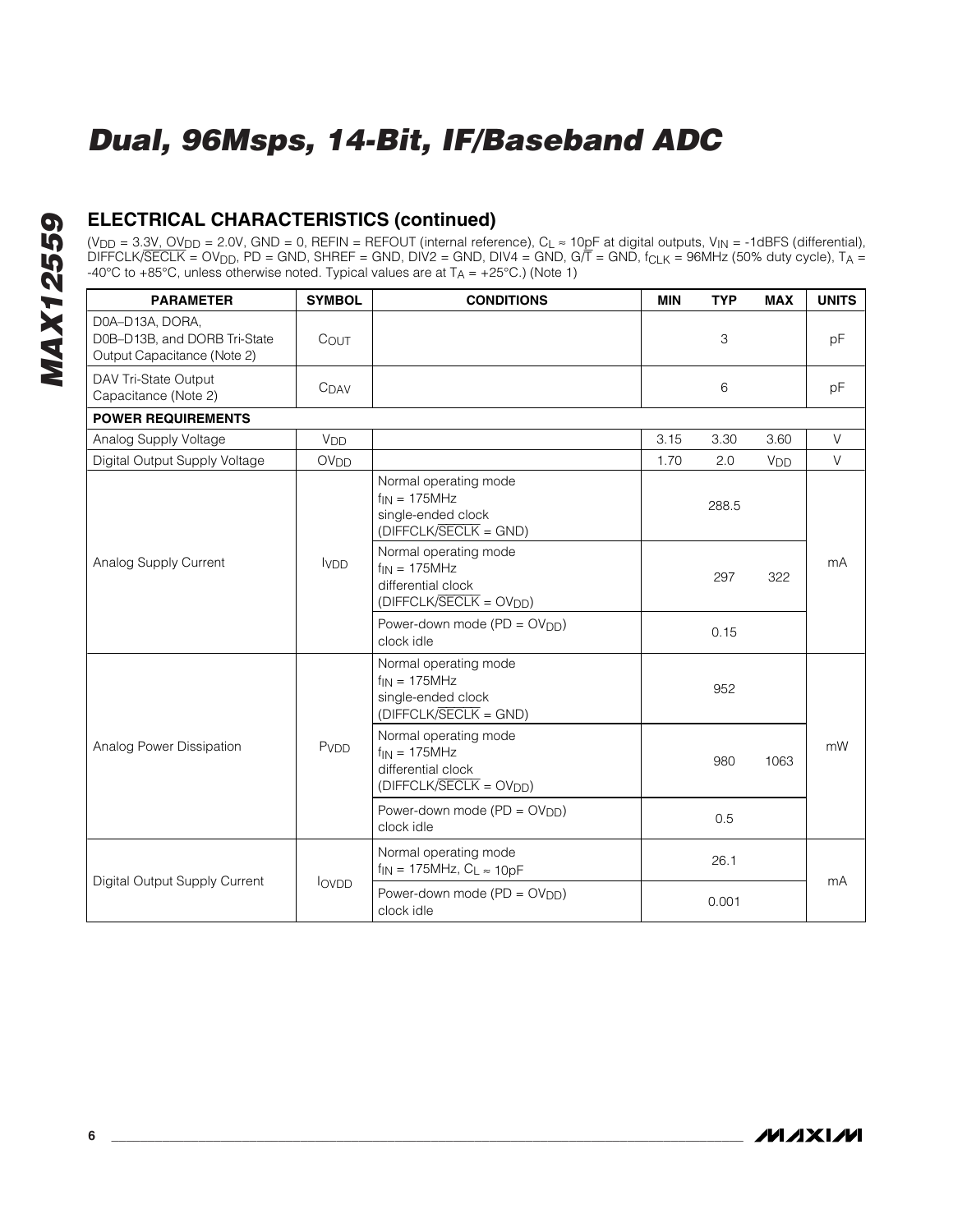### **ELECTRICAL CHARACTERISTICS (continued)**

(V<sub>DD</sub> = 3.3V, OV<sub>DD</sub> = 2.0V, GND = 0, REFIN = REFOUT (internal reference), C<sub>L</sub>  $\approx$  10pF at digital outputs, V<sub>IN</sub> = -1dBFS (differential),  $\overline{D}$ IFFCLK/SECLK = OV<sub>DD</sub>, PD = GND, SHREF = GND, DIV2 = GND, DIV4 = GND, G/T = GND, f<sub>CLK</sub> = 96MHz (50% duty cycle), TA = -40°C to +85°C, unless otherwise noted. Typical values are at  $T_A = +25$ °C.) (Note 1)

| <b>PARAMETER</b>                                | <b>SYMBOL</b>           | <b>CONDITIONS</b> | <b>MIN</b> | <b>TYP</b> | <b>MAX</b> | <b>UNITS</b> |
|-------------------------------------------------|-------------------------|-------------------|------------|------------|------------|--------------|
| <b>TIMING CHARACTERISTICS (Figure 5)</b>        |                         |                   |            |            |            |              |
| Clock Pulse-Width High                          | tch                     |                   |            | 5.1        |            | ns           |
| Clock Pulse-Width Low                           | tcl                     |                   |            | 5.1        |            | ns           |
| Data-Valid Delay                                | t <sub>DAV</sub>        | (Notes 3, 4)      | 3.15       | 5.8        | 6.65       | ns           |
| Data Setup Time Before Rising<br>Edge of DAV    | tsetup                  | (Notes 3, 4)      | 3.60       |            |            | ns           |
| Data Hold Time After Rising Edge<br>of DAV      | <b>THOLD</b>            | (Notes 3, 4)      | 3.55       |            |            | ns           |
| Data Setup Time Before Falling<br>Edge of Clock | tDATASETUP              | (Notes 3, 4)      | 2.25       |            |            | ns           |
| Data Hold Time After Falling<br>Edge of Clock   | <b><i>IDATAHOLD</i></b> | (Notes 3, 4)      | 3.25       |            |            | ns           |
| Wake-Up Time from Power-Down                    | twake                   | $VREFIN = 2.048V$ |            | 10         |            | ms           |

**Note 1:** Specifications ≥ +25°C guaranteed by production test, < +25°C guaranteed by design and characterization.

**Note 2:** During power-down, D0A–D13A, D0B–D13B, DORA, DORB, and DAV are high impedance.

**Note 3:** Data outputs settle to V<sub>IH</sub> or V<sub>II</sub>.

**Note 4:** Guaranteed by design and characterization.

### *Typical Operating Characteristics*

(V<sub>DD</sub> = 3.3V, OV<sub>DD</sub> = 2.0V, GND = 0, REFIN = REFOUT (internal reference),  $C_L \approx 5pF$  at digital outputs, V<sub>IN</sub> = -1dBFS (differential), DIFFCLK/SECLK = OV<sub>DD</sub>, PD = GND, G/T = GND, f<sub>CLK</sub> = 96MHz (50% duty cycle), T<sub>A</sub> = +25°C, unless otherwise noted.)

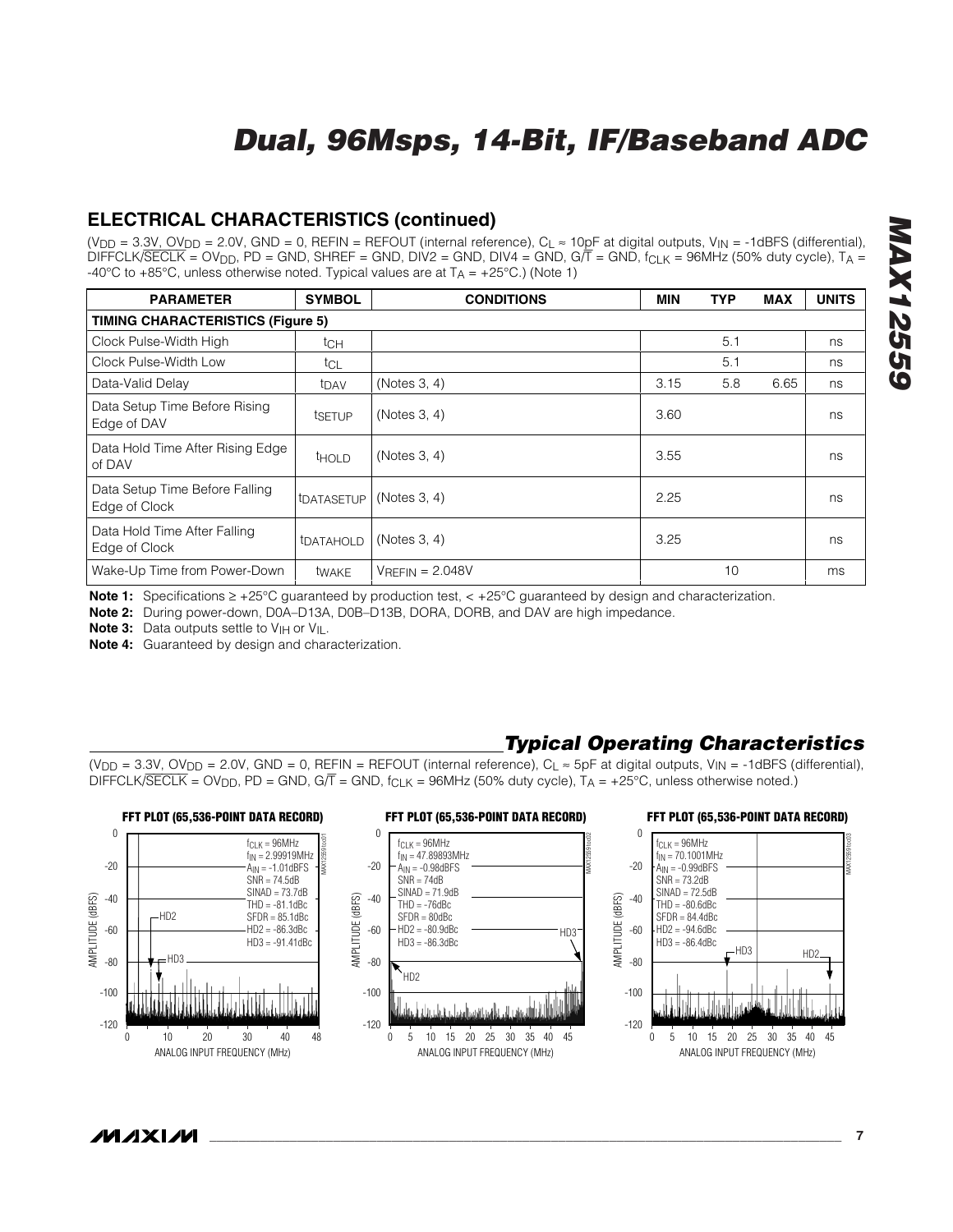(V<sub>DD</sub> = 3.3V, OV<sub>DD</sub> = 2.0V, GND = 0, REFIN = REFOUT (internal reference), C<sub>I</sub>  $\approx$  5pF at digital outputs, V<sub>IN</sub> = -1dBFS (differential),

*Typical Operating Characteristics (continued)*

/VI/IXI/VI





**8 \_\_\_\_\_\_\_\_\_\_\_\_\_\_\_\_\_\_\_\_\_\_\_\_\_\_\_\_\_\_\_\_\_\_\_\_\_\_\_\_\_\_\_\_\_\_\_\_\_\_\_\_\_\_\_\_\_\_\_\_\_\_\_\_\_\_\_\_\_\_\_\_\_\_\_\_\_\_\_\_\_\_\_\_\_\_\_**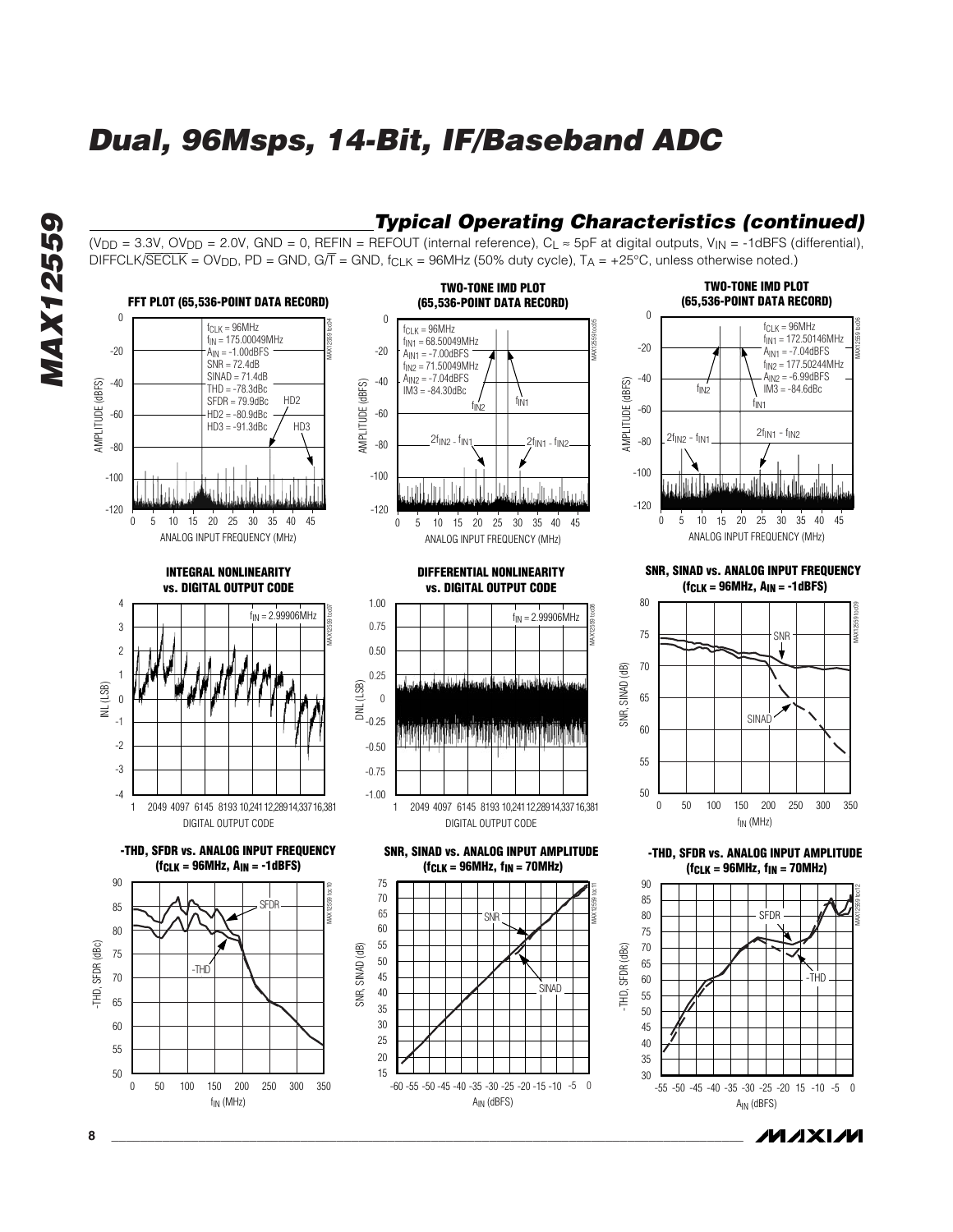

*\_\_\_\_\_\_\_\_\_\_\_\_\_\_\_\_\_\_\_\_\_\_\_\_\_\_\_\_\_\_\_\_\_\_\_\_\_\_\_\_\_\_\_\_\_\_\_\_\_\_\_\_\_\_\_\_\_\_\_\_\_\_\_\_\_\_\_\_\_\_\_\_\_\_\_\_\_\_\_\_\_\_\_\_\_\_\_* **9**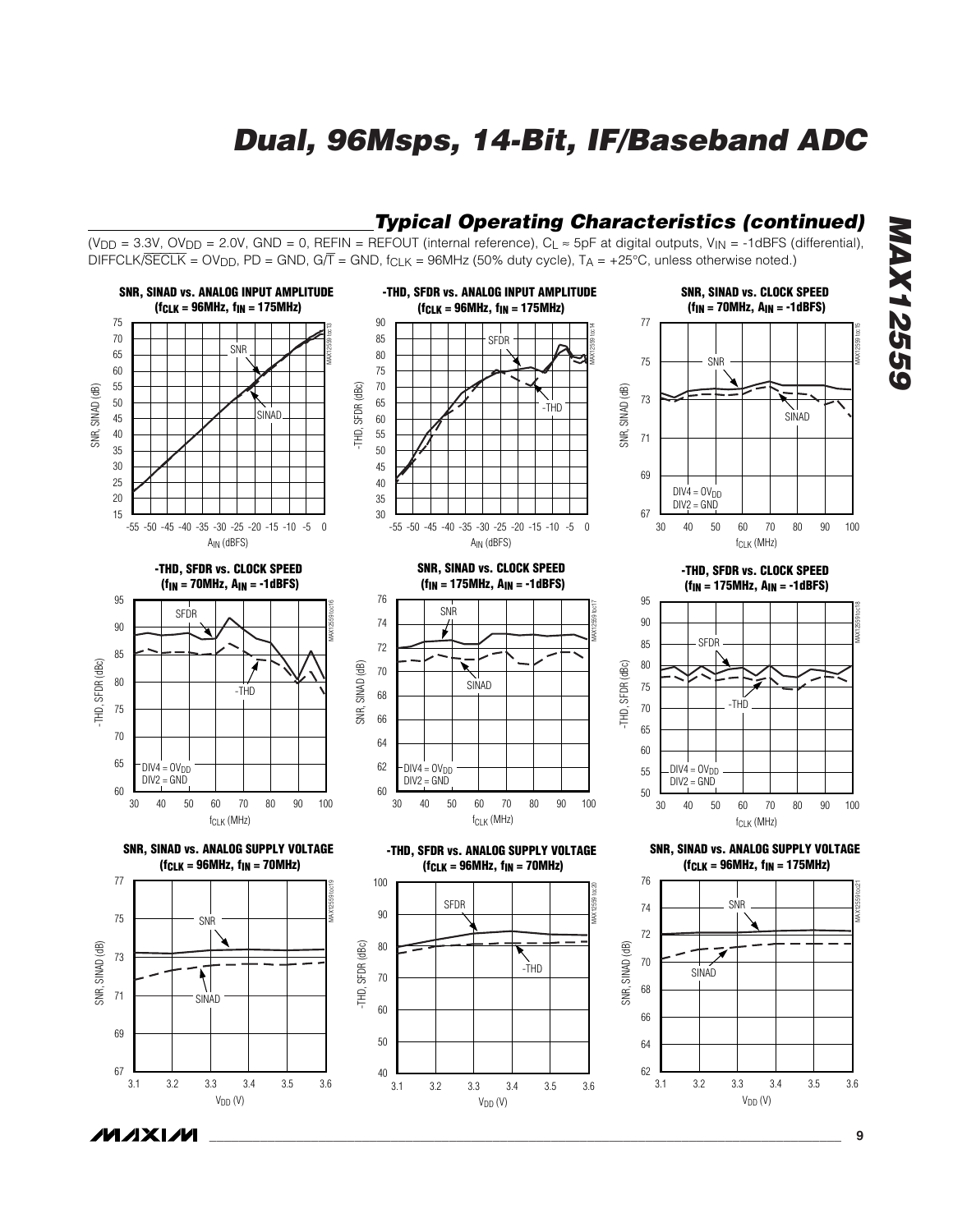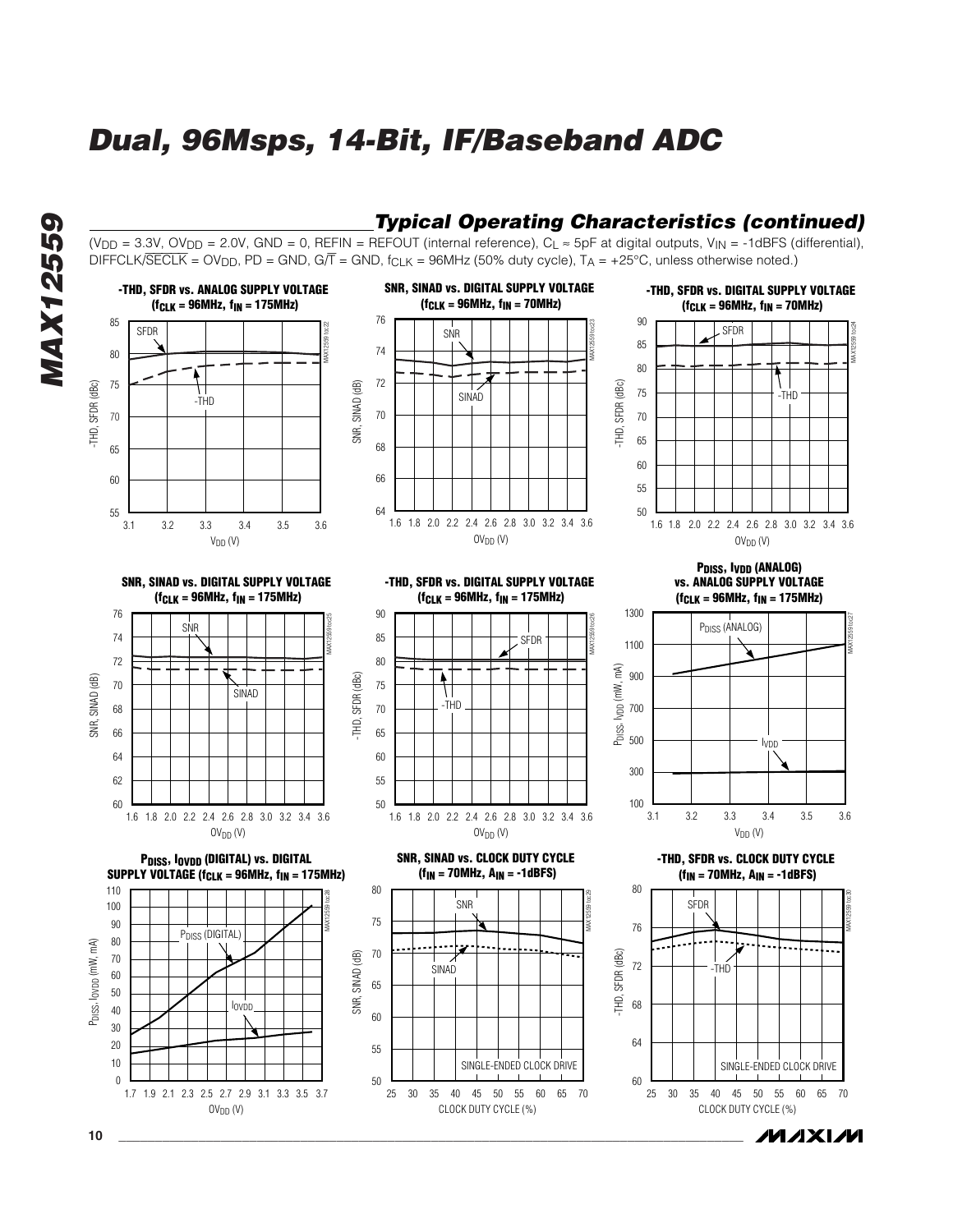### *Typical Operating Characteristics (continued)*

 $(V_{DD} = 3.3V, OV_{DD} = 2.0V, GND = 0, REFIN = REFOUT$  (internal reference),  $C_L \approx 5pF$  at digital outputs,  $V_{IN} = -1dBFS$  (differential), DIFFCLK/SECLK = OV<sub>DD</sub>, PD = GND, G/T = GND, f<sub>CLK</sub> = 96MHz (50% duty cycle), T<sub>A</sub> = +25°C, unless otherwise noted.)







**OFFSET ERROR vs. TEMPERATURE**

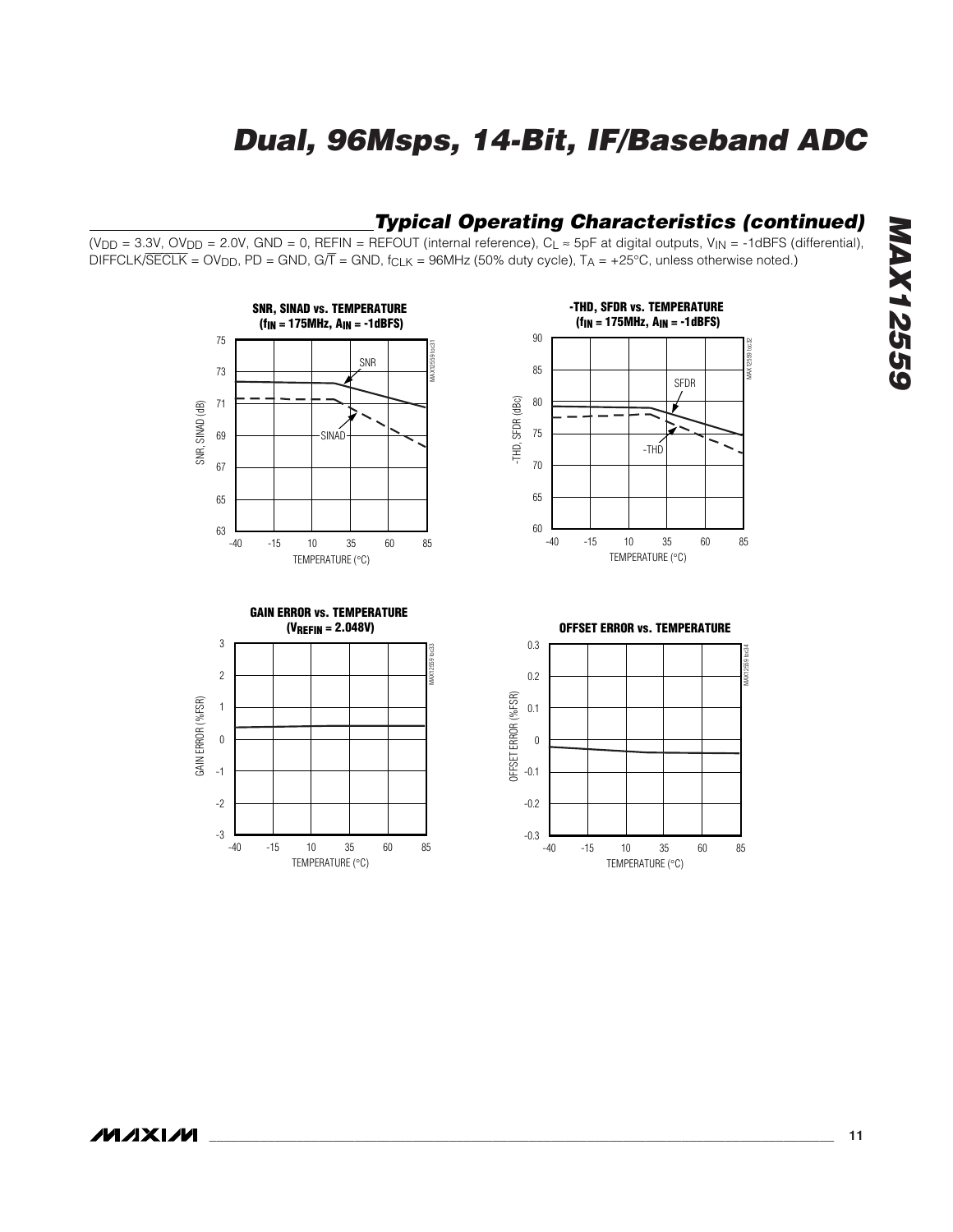### *Pin Description*

| <b>PIN</b>                | <b>NAME</b>              | <b>FUNCTION</b>                                                                                                                                                                                                                                                                                                               |
|---------------------------|--------------------------|-------------------------------------------------------------------------------------------------------------------------------------------------------------------------------------------------------------------------------------------------------------------------------------------------------------------------------|
| 1, 4, 5, 9,<br>13, 14, 17 | <b>GND</b>               | Converter Ground. Connect all ground pins and the exposed paddle (EP) together.                                                                                                                                                                                                                                               |
| 2                         | <b>INAP</b>              | Channel A Positive Analog Input                                                                                                                                                                                                                                                                                               |
| 3                         | <b>INAN</b>              | Channel A Negative Analog Input                                                                                                                                                                                                                                                                                               |
| 6                         | <b>COMA</b>              | Channel A Common-Mode Voltage I/O. Bypass COMA to GND with a 0.1µF capacitor.                                                                                                                                                                                                                                                 |
| $\overline{7}$            | <b>REFAP</b>             | Channel A Positive Reference I/O. Channel A conversion range is ±2/3 x (VREFAP - VREFAN). Bypass<br>REFAP with a 0.1µF capacitor to GND. Connect a 4.7µF and a 0.1µF bypass capacitor between REFAP<br>and REFAN. Place the 0.1µF REFAP-to-REFAN capacitor as close to the device as possible on the<br>same side of the PCB. |
| 8                         | <b>REFAN</b>             | Channel A Negative Reference I/O. Channel A conversion range is ±2/3 x (VREFAP - VREFAN). Bypass<br>REFAN with a 0.1µF capacitor to GND. Connect a 4.7µF and a 0.1µF bypass capacitor between REFAP<br>and REFAN. Place the 0.1µF REFAP-to-REFAN capacitor as close to the device as possible on the<br>same side of the PCB. |
| 10                        | <b>REFBN</b>             | Channel B Negative Reference I/O. Channel B conversion range is ±2/3 x (VREFBP - VREFBN). Bypass<br>REFBN with a 0.1µF capacitor to GND. Connect a 4.7µF and a 0.1µF bypass capacitor between REFBP<br>and REFBN. Place the 0.1µF REFBP-to-REFBN capacitor as close to the device as possible on the<br>same side of the PCB. |
| 11                        | <b>REFBP</b>             | Channel B Positive Reference I/O. Channel B conversion range is ±2/3 x (VREFBP - VREFBN). Bypass<br>REFBP with a 0.1µF capacitor to GND. Connect a 4.7µF and a 0.1µF bypass capacitor between REFBP<br>and REFBN. Place the 0.1µF REFBP-to-REFBN capacitor as close to the device as possible on the<br>same side of the PCB. |
| 12                        | COMB                     | Channel B Common-Mode Voltage I/O. Bypass COMB to GND with a 0.1µF capacitor.                                                                                                                                                                                                                                                 |
| 15                        | <b>INBN</b>              | Channel B Negative Analog Input                                                                                                                                                                                                                                                                                               |
| 16                        | <b>INBP</b>              | Channel B Positive Analog Input                                                                                                                                                                                                                                                                                               |
| 18                        | DIFFCLK/<br><b>SECLK</b> | Differential/Single-Ended Input Clock Drive. This input selects between single-ended or differential clock<br>input drives.<br>$DIFFCLK/SECLK = GND: Selects single-ended clock input drive.$<br>DIFFCLK/SECLK = OV <sub>DD</sub> : Selects differential clock input drive.                                                   |
| 19                        | <b>CLKN</b>              | Negative Clock Input. In differential clock input mode (DIFFCLK/SECLK = OV <sub>DD</sub> ), connect a differential<br>clock signal between CLKP and CLKN. In single-ended clock mode (DIFFCLK/SECLK = GND), apply<br>the clock signal to CLKP and connect CLKN to GND.                                                        |
| 20                        | <b>CLKP</b>              | Positive Clock Input. In differential clock input mode (DIFFCLK/SECLK = OV <sub>DD</sub> ), connect a differential<br>clock signal between CLKP and CLKN. In single-ended clock mode (DIFFCLK/SECLK = GND), apply<br>the single-ended clock signal to CLKP and connect CLKN to GND.                                           |
| 21                        | DIV <sub>2</sub>         | Divide-by-Two Clock-Divider Digital Control Input. See Table 2 for details.                                                                                                                                                                                                                                                   |
| 22                        | DIV4                     | Divide-by-Four Clock-Divider Digital Control Input. See Table 2 for details.                                                                                                                                                                                                                                                  |
| 23-26, 61,<br>62, 63      | <b>V<sub>DD</sub></b>    | Analog Power Input. Connect V <sub>DD</sub> to a 3.15V to 3.60V power supply. Bypass V <sub>DD</sub> to GND with a parallel<br>capacitor combination of $\geq 10\mu$ F and 0.1 $\mu$ F. Connect all V <sub>DD</sub> pins to the same potential.                                                                               |
| 27, 43, 60                | <b>OV<sub>DD</sub></b>   | Output-Driver Power Input. Connect OV <sub>DD</sub> to a 1.7V to V <sub>DD</sub> power supply. Bypass OV <sub>DD</sub> to GND with a<br>parallel capacitor combination of ≥ 10µF and 0.1µF.                                                                                                                                   |

**MAXIM**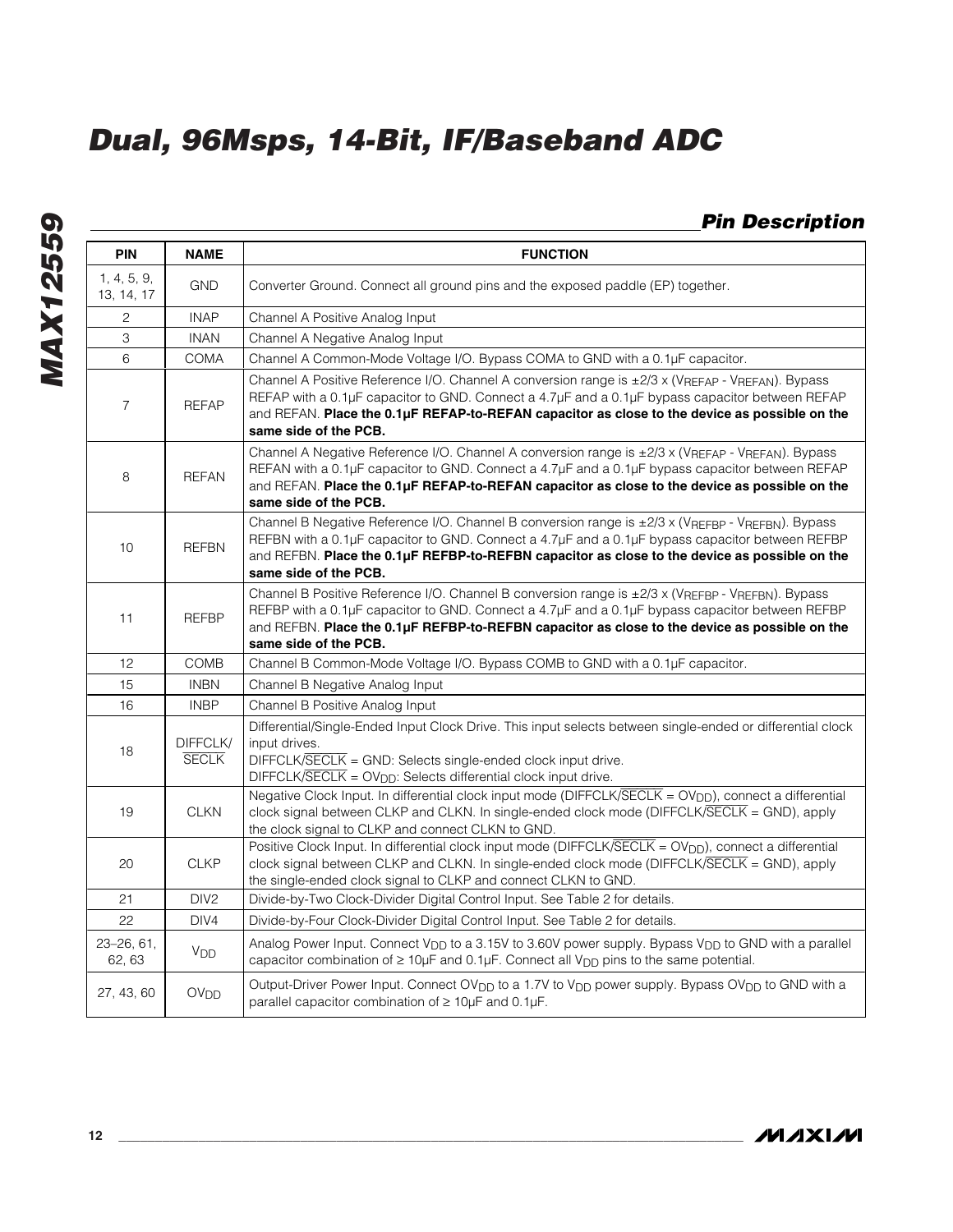### *Pin Description (continued)*

| <b>PIN</b> | <b>NAME</b>       | <b>FUNCTION</b>                                                                                                                                                                                                                                      |
|------------|-------------------|------------------------------------------------------------------------------------------------------------------------------------------------------------------------------------------------------------------------------------------------------|
| 28         | D <sub>0</sub> B  | Channel B CMOS Digital Output, Bit 0 (LSB)                                                                                                                                                                                                           |
| 29         | D <sub>1</sub> B  | Channel B CMOS Digital Output, Bit 1                                                                                                                                                                                                                 |
| 30         | D <sub>2</sub> B  | Channel B CMOS Digital Output, Bit 2                                                                                                                                                                                                                 |
| 31         | D <sub>3</sub> B  | Channel B CMOS Digital Output, Bit 3                                                                                                                                                                                                                 |
| 32         | D4B               | Channel B CMOS Digital Output, Bit 4                                                                                                                                                                                                                 |
| 33         | D <sub>5</sub> B  | Channel B CMOS Digital Output, Bit 5                                                                                                                                                                                                                 |
| 34         | D6B               | Channel B CMOS Digital Output, Bit 6                                                                                                                                                                                                                 |
| 35         | D7B               | Channel B CMOS Digital Output, Bit 7                                                                                                                                                                                                                 |
| 36         | D8B               | Channel B CMOS Digital Output, Bit 8                                                                                                                                                                                                                 |
| 37         | D <sub>9</sub> B  | Channel B CMOS Digital Output, Bit 9                                                                                                                                                                                                                 |
| 38         | D <sub>10</sub> B | Channel B CMOS Digital Output, Bit 10                                                                                                                                                                                                                |
| 39         | D <sub>11</sub> B | Channel B CMOS Digital Output, Bit 11                                                                                                                                                                                                                |
| 40         | D <sub>12</sub> B | Channel B CMOS Digital Output, Bit 12                                                                                                                                                                                                                |
| 41         | D <sub>13</sub> B | Channel B CMOS Digital Output, Bit 13 (MSB)                                                                                                                                                                                                          |
| 42         | <b>DORB</b>       | Channel B Data Out-of-Range Indicator. The DORB digital output indicates when the channel B analog<br>input voltage is out of range.<br>DORB = 1: Digital outputs exceed full-scale range.<br>DORB = 0: Digital outputs are within full-scale range. |
| 44         | <b>DAV</b>        | Data-Valid Digital Output. The rising edge of DAV indicates that data is present on the digital outputs.<br>The MAX12559 evaluation kit utilizes DAV to latch data into any external back-end digital logic.                                         |
| 45         | D <sub>0</sub> A  | Channel A CMOS Digital Output, Bit 0 (LSB)                                                                                                                                                                                                           |
| 46         | D <sub>1</sub> A  | Channel A CMOS Digital Output, Bit 1                                                                                                                                                                                                                 |
| 47         | D <sub>2</sub> A  | Channel A CMOS Digital Output, Bit 2                                                                                                                                                                                                                 |
| 48         | D <sub>3</sub> A  | Channel A CMOS Digital Output, Bit 3                                                                                                                                                                                                                 |
| 49         | D <sub>4</sub> A  | Channel A CMOS Digital Output, Bit 4                                                                                                                                                                                                                 |
| 50         | D <sub>5</sub> A  | Channel A CMOS Digital Output, Bit 5                                                                                                                                                                                                                 |
| 51         | D <sub>6</sub> A  | Channel A CMOS Digital Output, Bit 6                                                                                                                                                                                                                 |
| 52         | D7A               | Channel A CMOS Digital Output, Bit 7                                                                                                                                                                                                                 |
| 53         | D <sub>8</sub> A  | Channel A CMOS Digital Output, Bit 8                                                                                                                                                                                                                 |
| 54         | D <sub>9</sub> A  | Channel A CMOS Digital Output, Bit 9                                                                                                                                                                                                                 |
| 55         | D <sub>10</sub> A | Channel A CMOS Digital Output, Bit 10                                                                                                                                                                                                                |
| 56         | D <sub>1</sub> 1A | Channel A CMOS Digital Output, Bit 11                                                                                                                                                                                                                |
| 57         | D <sub>12</sub> A | Channel A CMOS Digital Output, Bit 12                                                                                                                                                                                                                |
| 58         | D <sub>13</sub> A | Channel A CMOS Digital Output, Bit 13 (MSB)                                                                                                                                                                                                          |
| 59         | <b>DORA</b>       | Channel A Data Out-of-Range Indicator. The DORA digital output indicates when the channel A analog<br>input voltage is out of range.<br>DORA = 1: Digital outputs exceed full-scale range.<br>DORA = 0: Digital outputs are within full-scale range. |
| 64         | $G/\overline{T}$  | Output Format Select Digital Input.<br>$G/\overline{T}$ = GND: Two's-complement output format selected.<br>$G/\overline{T}$ = OV <sub>DD</sub> : Gray-code output format selected.                                                                   |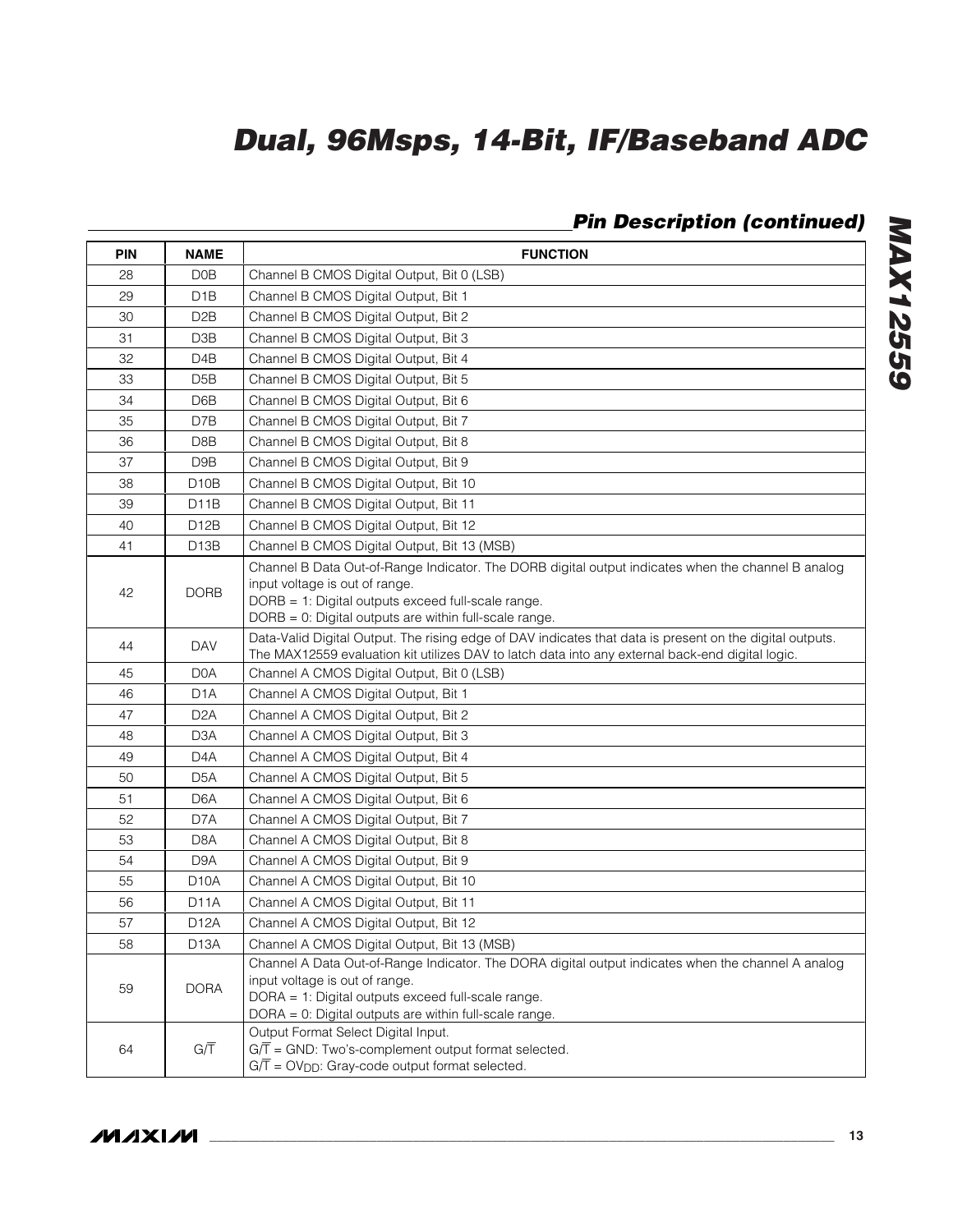### *Pin Description (continued)*

| <b>PIN</b> | <b>NAME</b>    | <b>FUNCTION</b>                                                                                                                                                                                                                                                                                                                                                                                                                                                                                                                                                           |
|------------|----------------|---------------------------------------------------------------------------------------------------------------------------------------------------------------------------------------------------------------------------------------------------------------------------------------------------------------------------------------------------------------------------------------------------------------------------------------------------------------------------------------------------------------------------------------------------------------------------|
| 65         | P <sub>D</sub> | Power-Down Digital Input.<br>PD = GND: ADCs are fully operational.<br>$PD = OV_{DD}$ : ADCs are powered down.                                                                                                                                                                                                                                                                                                                                                                                                                                                             |
| 66         | <b>SHREF</b>   | Shared Reference Digital Input.<br>SHREF = $V_{DD}$ : Shared reference enabled.<br>SHREF = GND: Shared reference disabled.<br>When sharing the reference, externally connect REFAP and REFBP together to ensure that VREFAP =<br>VREFBP. Similarly, when sharing the reference, externally connect REFAN to REFBN together to ensure<br>that $V_{REFAN} = V_{REFBN}$ .                                                                                                                                                                                                    |
| 67         | <b>REFOUT</b>  | Internal Reference Voltage Output. The REFOUT output voltage is 2.048V and REFOUT can deliver 1mA.<br>For internal reference operation, connect REFOUT directly to REFIN or use a resistive divider from<br>REFOUT to set the voltage at REFIN. Bypass REFOUT to GND with $a \geq 0.1 \mu F$ capacitor.<br>For external reference operation, REFOUT is not required and must be bypassed to GND with $a \ge 0.1 \mu F$<br>capacitor.                                                                                                                                      |
| 68         | <b>RFFIN</b>   | Single-Ended Reference Analog Input. For internal reference and buffered external reference operation,<br>apply a 0.7V to 2.3V DC reference voltage to REFIN. Bypass REFIN to GND with a 4.7µF capacitor.<br>Within its specified operating voltage, REFIN has $a > 50M\Omega$ input impedance, and the differential<br>reference voltage (VREF_P - VREF_N) is generated from REFIN. For unbuffered external reference<br>operation, connect REFIN to GND. In this mode, REF_P, REF_N, and COM_ are high-impedance inputs<br>that accept the external reference voltages. |
|            | EP             | Exposed Paddle. EP is internally connected to GND. Externally connect EP to GND to achieve the<br>specified dynamic performance.                                                                                                                                                                                                                                                                                                                                                                                                                                          |



*Figure 1. Pipeline Architecture—Stage Blocks*

### *Detailed Description*

The MAX12559 uses a 10-stage, fully differential, pipelined architecture (Figure 1) that allows for highspeed conversion while minimizing power consumption. Samples taken at the inputs move progressively through the pipeline stages every half clock cycle. From input to output the total latency is 8 clock cycles. Each pipeline converter stage converts its input voltage to a digital output code. At every stage, except the last, the error between the input voltage and the digital output code is multiplied and passed on to the next pipeline stage. Digital error correction compensates for ADC comparator offsets in each pipeline stage and ensures no missing codes. Figure 2 shows the MAX12559 functional diagram.

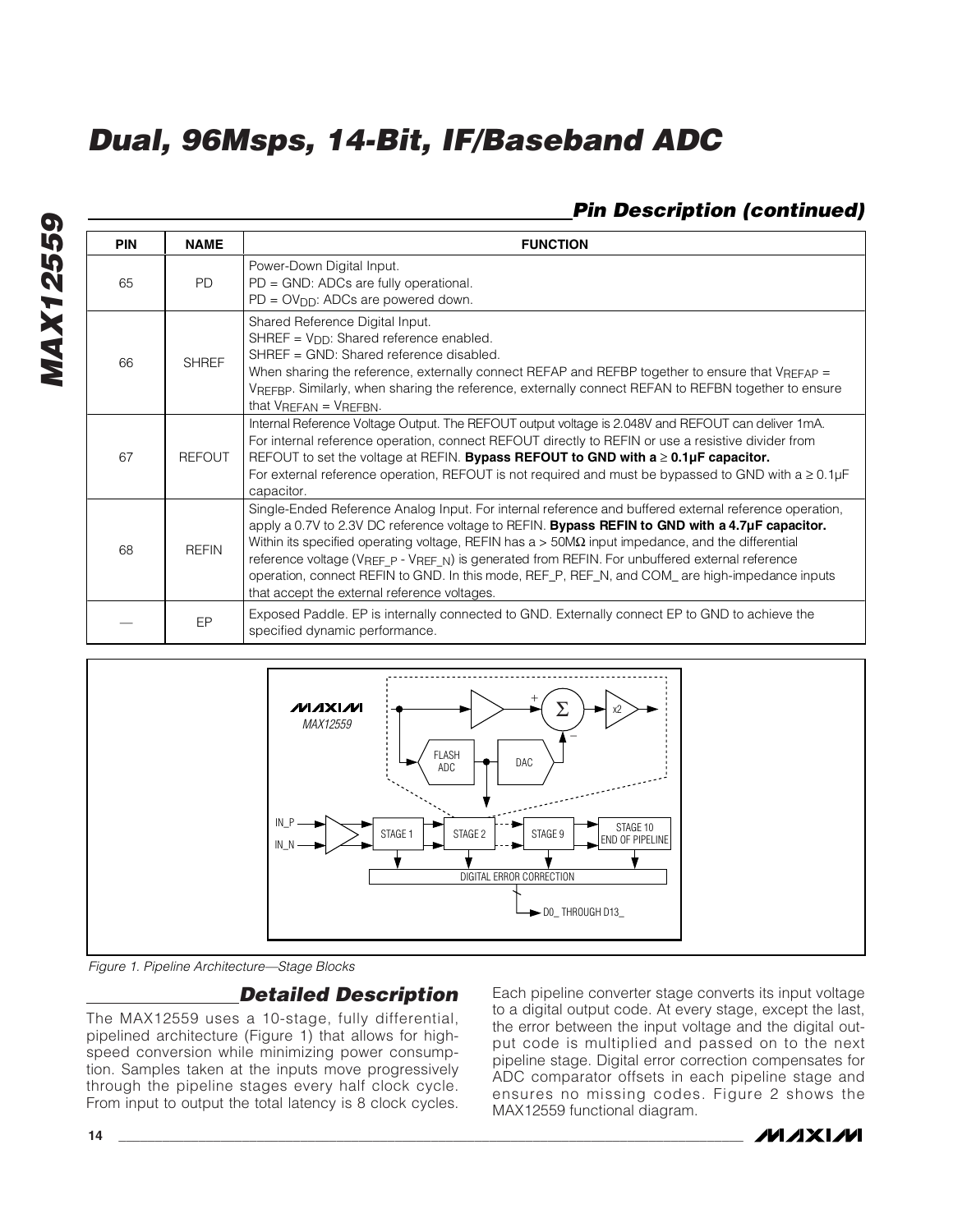*Dual, 96Msps, 14-Bit, IF/Baseband ADC*



*Figure 2. Functional Diagram*

*MAX12559*

**MAX12559**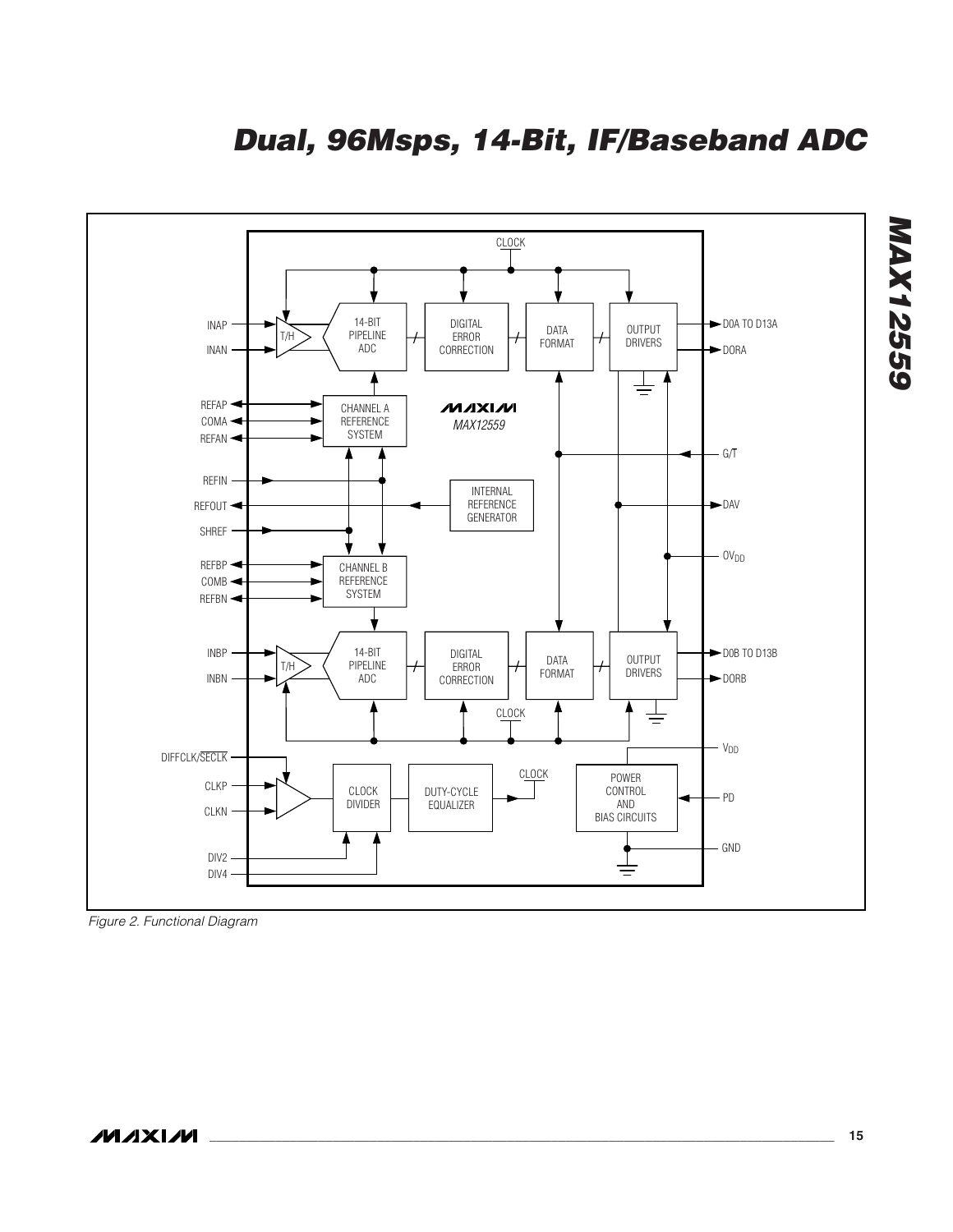

*Figure 3. Internal T/H Circuit*

*MAX12559*

**MAX12559** 

#### *Analog Inputs and Input Track-and-Hold (T/H) Amplifier*

Figure 3 displays a simplified functional diagram of the input T/H circuit. This input T/H circuit allows for high analog input frequencies (high IF) of 175MHz and beyond and supports a  $V_{DD}$  / 2 common-mode input voltage.

The MAX12559 sampling clock controls the switchedcapacitor input T/H architecture (Figure 3) allowing the analog input signals to be stored as charge on the sampling capacitors. These switches are closed (track mode) when the sampling clock is high and open (hold mode) when the sampling clock is low (Figure 4). The analog input signal source must be able to provide the dynamic currents necessary to charge and discharge the sampling capacitors. To avoid signal degradation, these capacitors must be charged to one-half LSB accuracy within one-half of a clock cycle. The analog input of the MAX12559 supports differential or singleended input drive. For optimum performance with differential inputs, balance the input impedance of IN\_P and IN\_N and set the common-mode voltage to midsupply (V<sub>DD</sub> / 2). The MAX12559 provides the optimum common-mode voltage of  $V_{DD}$  / 2 through the COM output when operating in internal reference mode and buffered external reference mode. This COM output voltage can be used to bias the input network as shown in Figures 9, 10, and 11.

#### **Table 1. Reference Modes**

| <b>VREFIN</b>                            | <b>REFERENCE MODE</b>                                                                                                                                                                                                                   |
|------------------------------------------|-----------------------------------------------------------------------------------------------------------------------------------------------------------------------------------------------------------------------------------------|
| 35% VREFOUT<br>to 100%<br><b>VREFOUT</b> | Internal Reference Mode. REFIN is driven by<br>REFOUT either through a direct short or a<br>resistive divider.<br>$V_{COM} = V_{DD} / 2$<br>$V$ REF P = $V$ DD / 2 + 3/8 x $V$ REFIN<br>$V_{REF N} = V_{DD} / 2 - 3/8 \times V_{REFIN}$ |
| 0.7V to 2.3V                             | Buffered External Reference Mode, An<br>external 0.7V to 2.3V reference voltage is<br>applied to REFIN.<br>$V_{COM} = V_{DD}/2$<br>$V_{REF}$ P = $V_{DD}$ / 2 + 3/8 x $V_{REFIN}$<br>$V_{REF N} = V_{DD} / 2 - 3/8 \times V_{REFIN}$    |
| < 0.5V                                   | Unbuffered External Reference Mode. REF P.<br>REF_N, and COM_ are driven by external<br>reference sources. The full-scale analog input<br>range is $\pm$ (VREF P - VREF N) $\times$ 2/3.                                                |

#### *Reference Output*

An internal bandgap reference is the basis for all the internal voltages and bias currents used in the MAX12559. The power-down logic input (PD) enables and disables the reference circuit. REFOUT has approximately 17k $\Omega$  to GND when the MAX12559 is powered down. The reference circuit requires 10ms to power up and settle to its final value when power is first applied to the MAX12559 or when PD (power-down control line) transitions from high to low.

The internal bandgap reference produces a buffered reference voltage of 2.048V  $\pm$ 1% at the REFOUT pin with a ±50ppm/°C temperature coefficient. Connect an external  $\geq 0.1 \mu$ F bypass capacitor from REFOUT to GND for stability. REFOUT sources up to 1mA and sinks up to 0.1mA for external circuits with a 35mV/mA load regulation. Short-circuit protection limits IREFOUT to a 2.1mA source current when shorted to GND and a 0.24mA sink current when shorted to  $V_{DD}$ . Similar to REFOUT, REFIN should be bypassed with a 4.7µF capacitor to GND.

#### *Reference Configurations*

The MAX12559 full-scale analog input range is  $\pm$ 2/3 x VREF with a V<sub>DD</sub> / 2  $\pm$ 0.5V common-mode input range. VREF is the voltage difference between REFAP (REFBP) and REFAN (REFBN). The MAX12559 provides three modes of reference operation. Setting the voltage at REFIN (V<sub>REFIN</sub>) selects the reference operation mode (Table 1).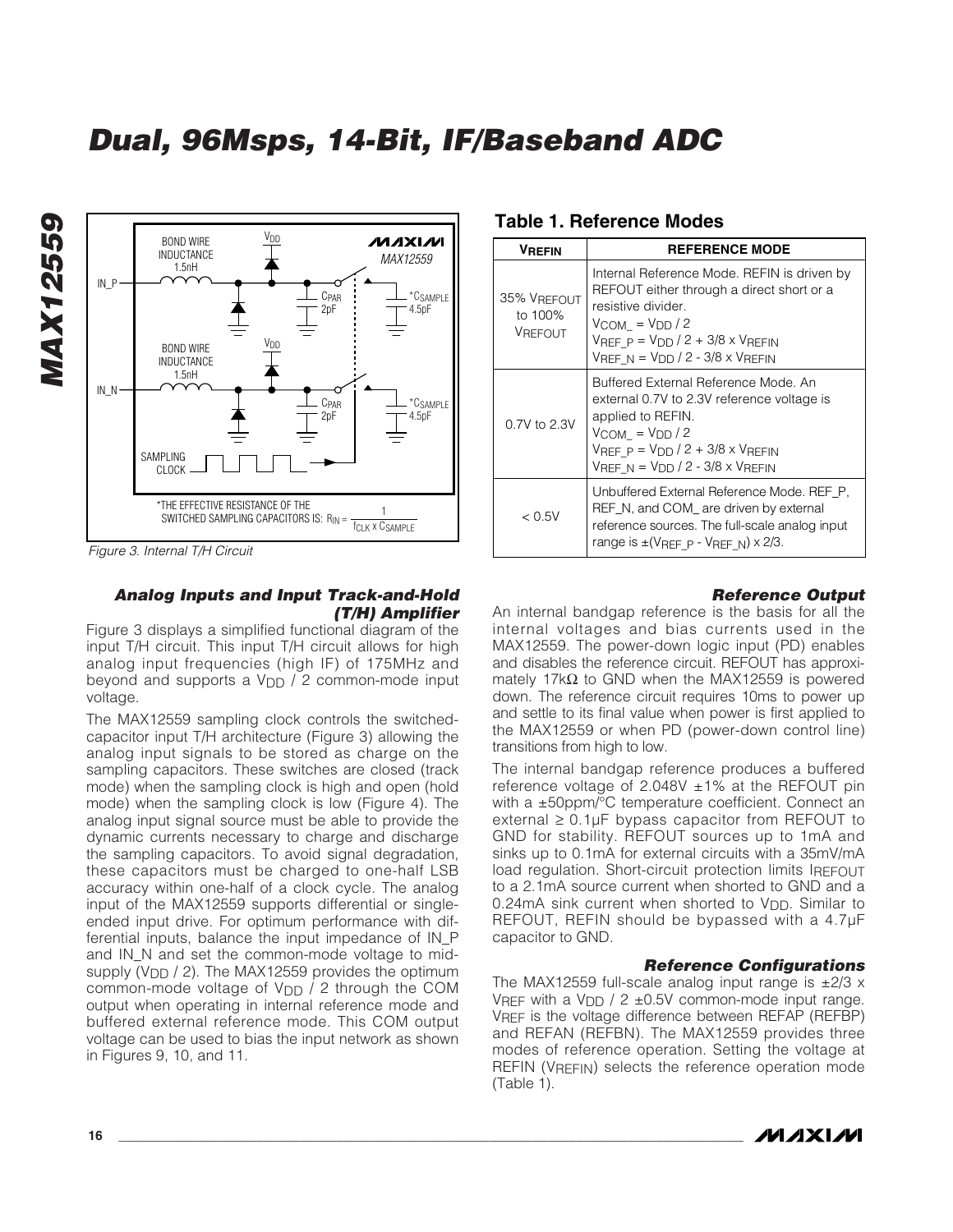Connect REFOUT to REFIN either with a direct short or through a resistive divider for internal reference mode. COM\_, REF\_P, and REF\_N are low-impedance outputs with  $V_{\text{COM}} = V_{\text{DD}} / 2$ , VREF  $P = V_{\text{DD}} / 2 + 3/8$  x VREFIN, and  $V_{REF}$  =  $V_{DD}$  / 2 -  $3/\overline{8}$  x  $V_{REF}$ . Bypass REF\_P, REF\_N, and COM\_ each with a 0.1µF capacitor to GND. Bypass REF\_P to REF\_N with a 10µF capacitor. Bypass REFIN and REFOUT to GND with a 0.1µF capacitor. The REFIN input impedance is very large ( $> 50MΩ$ ). When driving REFIN through a resistive divider, use resistances  $\geq$  10kΩ to avoid loading REFOUT.

Buffered external reference mode is virtually identical to the internal reference mode except that the reference source is derived from an external reference and not the MAX12559's internal bandgap reference. In buffered external reference mode, apply a stable reference voltage source between 0.7V to 2.3V at REFIN. Pins COM\_, REF\_P, and REF\_N are low-impedance outputs with  $V_{COM} = V_{DD} / 2$ ,  $V_{REF_P} = V_{DD} / 2 + 3/8 \times V_{REFIN}$ , and VREF  $N = VDD / 2 - 3/8 \times V$ REFIN. Bypass REF\_P, REF\_N, and COM\_ each with a 0.1µF capacitor to GND. Bypass REF\_P to REF\_N with a 4.7µF capacitor.

Connect REFIN to GND to enter unbuffered external reference mode. Connecting REFIN to GND deactivates the on-chip reference buffers for COM\_, REF\_P, and REF\_N. With their buffers deactivated, COM\_, REF\_P, and REF\_N become high-impedance inputs and must be driven with separate, external reference sources. Drive V<sub>COM</sub> to V<sub>DD</sub> / 2  $\pm$ 5%, and drive REF\_P and REF\_N so  $V_{COM} = (V_{REF} + V_{REF}N)/2$ . The analog input range is  $\pm$ (VREF\_P\_ - VREF\_N) x 2/3. Bypass REF\_P, REF\_N, and COM\_ each with a 0.1µF capacitor to GND. Bypass REF\_P to REF\_N with a 4.7µF capacitor.

For all reference modes, bypass REFOUT with a 0.1µF and REFIN with a 4.7µF capacitor to GND.

The MAX12559 also features a shared reference mode, in which the user can achieve better channel-to-channel matching. When sharing the reference (SHREF = VDD), externally connect REFAP and REFBP together to ensure that VREFAP = VREFBP. Similarly, when sharing the reference, externally connect REFAN to REFBN together to ensure that VREFAN = VREFBN.

Connect SHREF to GND to disable the shared reference mode of the MAX12559. In this independent reference mode, a better channel-to-channel isolation is achieved.

For detailed circuit suggestions and how to drive the ADC in buffered/unbuffered external reference mode, see the *Applications Information* section.

#### *Clock Duty-Cycle Equalizer*

The MAX12559 has an internal clock duty-cycle equalizer, which makes the converter insensitive to the duty cycle of the signal applied to CLKP and CLKN. The converters allow clock duty-cycle variations from 25% to 75% without negatively impacting the dynamic performance.

The clock duty-cycle equalizer uses a delay-locked loop (DLL) to create internal timing signals that are duty-cycle independent. Due to this DLL, the MAX12559 requires approximately 100 clock cycles to acquire and lock to new clock frequencies.

#### *Clock Input and Clock Control Lines*

The MAX12559 accepts both differential and singleended clock inputs with a wide 25% to 75% input clock duty cycle. For single-ended clock input operation, connect DIFFCLK/SECLK and CLKN to GND. Apply an external single-ended clock signal to CLKP. To reduce clock jitter, the external single-ended clock must have sharp falling edges. For differential clock input operation, connect DIFFCLK/SECLK to OV<sub>DD</sub>. Apply an external differential clock signal to CLKP and CLKN. Consider the clock input as an analog input and route it away from any other analog inputs and digital signal lines. CLKP and CLKN enter high impedance when the MAX12559 is powered down (Figure 4).

Low clock jitter is required for the specified SNR performance of the MAX12559. The analog inputs are sampled on the falling (rising) edge of CLKP (CLKN), requiring this edge to have the lowest possible jitter. Jitter limits the maximum SNR performance of any ADC according to the following relationship:

$$
SNR = 20 \times \log \left( \frac{1}{2 \times \pi \times f_{N} \times t_{J}} \right)
$$

where f<sub>IN</sub> represents the analog input frequency and t<sub>J</sub> is the total system clock jitter. Clock jitter is especially critical for undersampling applications. For instance, assuming that clock jitter is the only noise source, to obtain the specified 71.9dB of SNR with an input frequency of 175MHz, the system must have less than 0.23ps of clock jitter. However, in reality there are other noise sources such as thermal noise and quantization noise that contribute to the system noise requiring the clock jitter to be less than 0.18ps to obtain the specified 71.9dB of SNR at 175MHz.

#### *Clock-Divider Control Inputs (DIV2, DIV4)*

The MAX12559 features three different modes of sampling/clock operation (see Table 2). Pulling both control lines low, the clock-divider function is disabled and the converters sample at full clock speed. Pulling DIV4 low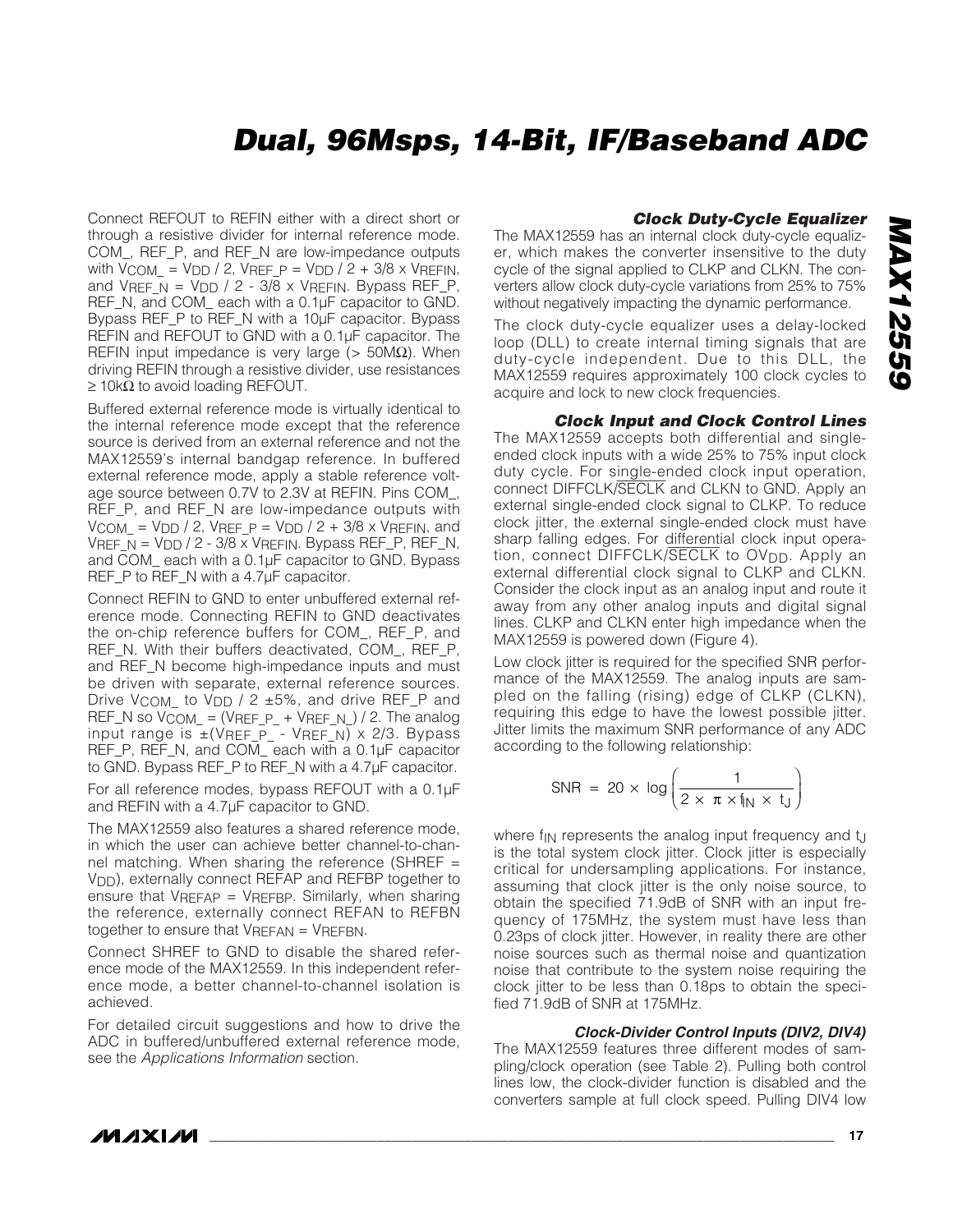

*Figure 4. Simplified Clock Input Circuit*

*MAX12559*

**MAX12559** 

and DIV2 high enables the divide-by-two feature, which sets the sampling speed to one-half the selected clock frequency. In divide-by-four mode, the converter sampling speed is set to one-fourth the clock speed of the MAX12559. Divide-by-four mode is achieved by applying a high level to DIV4 and a low level to DIV2. The option to select either one-half or one-fourth of the clock speed for

#### **Table 2. Clock-Divider Control Inputs**

| DIV4 | DIV <sub>2</sub> | <b>FUNCTION</b>                                           |
|------|------------------|-----------------------------------------------------------|
|      |                  | Clock Divider Disabled<br>$f$ SAMPLE = $f$ CLK            |
|      |                  | Divide-by-Two Clock Divider<br>$f_{SAMPLE} = f_{CLK} / 2$ |
|      |                  | Divide-by-Four Clock Divider<br>$f$ SAMPLE = $f$ CLK / 4  |
|      |                  | Not Allowed                                               |

sampling provides design flexibility, relaxes clock requirements, and can minimize clock jitter.

#### *System Timing Requirements*

Figure 5 shows the timing relationship between the clock, analog inputs, DAV indicator, DOR\_ indicators, and the resulting output data. The analog input is sampled on the falling (rising) edge of CLKP (CLKN) and the resulting data appears at the digital outputs 8 clock cycles later.

The DAV indicator is synchronized with the digital output and optimized for use in latching data into digital back-end circuitry. Alternatively, digital back-end circuitry can be latched with the rising edge of the conversion clock (CLKP - CLKN).

#### *Data-Valid Output*

DAV is a single-ended version of the input clock that is compensated to correct for any input clock duty-cycle variations. The MAX12559 output data changes on the



*Figure 5. System Timing Diagram*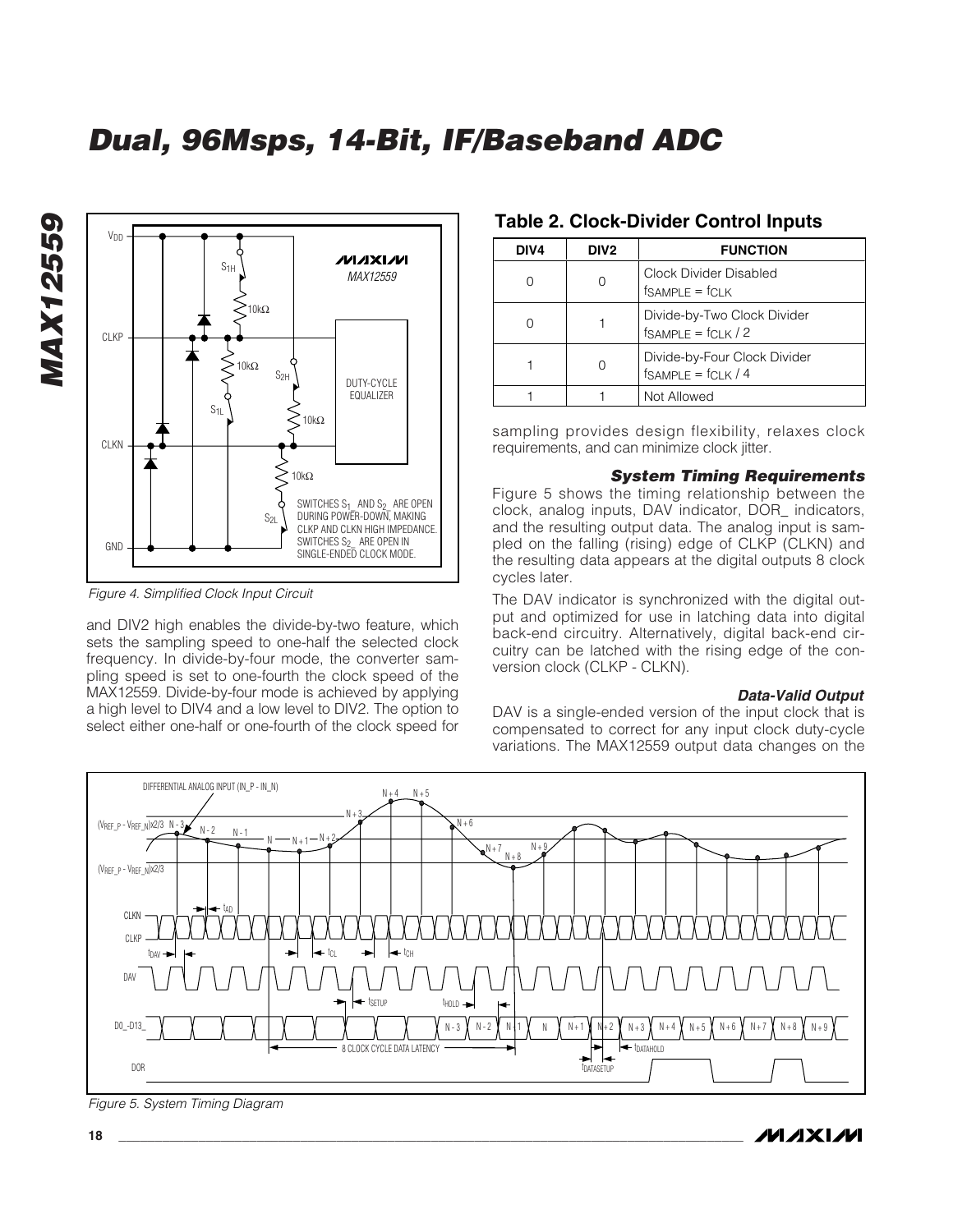falling edge of DAV, and DAV rises once the output data is valid. The falling edge of DAV is synchronized to have a 5.8ns delay from the falling edge of the input clock. Output data at D0A/B–D13A/B and DORA/B are valid from 3.6ns before the rising edge of DAV to 3.55ns after the rising edge of DAV.

DAV enters high impedance when the MAX12559 is powered down (PD =  $O(V_{DD})$ ). DAV enters its highimpedance state 10ns after the rising edge of PD and becomes active again 10ns after PD transitions low.

DAV can sink and source 600µA and has three times the driving capabilities of D0A/B–D13A/B and DORA/B. DAV is typically used to latch the MAX12559 output data into an external digital back-end circuit. Keep the capacitive load on DAV as low as possible (< 15pF) to avoid large digital currents feeding back into the analog portion of the MAX12559, thereby degrading its dynamic performance. Buffering DAV externally isolates it from heavy capacitive loads. Refer to the MAX12559 EV kit schematic for recommendations of how to drive the DAV signal through an external buffer.

#### *Data Out-of-Range Indicator*

The DORA and DORB digital outputs indicate when the analog input voltage is out of range. When DOR\_ is high, the analog input is out of range. When DOR\_ is low, the analog input is within range. The valid differential input range is from (VREF P - VREF N) x 2/3 to (VREF N -VREF P)  $\times$  2/3. Signals outside of this valid differential range cause DOR to assert high as shown in Table 1.

DOR is synchronized with DAV and transitions along with the output data D13\_–D0\_. There is an 8 clockcycle latency in the DOR function as is with the output data (Figure 5). DOR\_ is high impedance when the MAX12559 is in power-down (PD = high). DOR\_ enters a high-impedance state within 10ns after the rising edge of PD and becomes active 10ns after PD's falling edge.

*Digital Output Data and Output Format Selection* The MAX12559 provides two 14-bit, parallel, tri-state output buses. D0A/B–D13A/B and DORA/B update on the falling edge of DAV and are valid on the rising edge of DAV.

|                                       |                        | <b>GRAY-CODE OUTPUT CODE</b><br><b>TWO'S-COMPLEMENT OUTPUT CODE</b><br>$(G/\overline{T} = 1)$<br>$(G/\overline{T}=0)$<br><b>DECIMAL</b><br><b>HEXADECIMAL</b><br><b>HEXADECIMAL</b><br><b>EQUIVALENT</b><br><b>EQUIVALENT</b><br><b>EQUIVALENT</b><br><b>BINARY</b><br><b>OF</b><br><b>OF</b><br><b>OF</b><br>D13A-D0A<br><b>DOR</b><br>D13A-D0A<br>D13A-D0A<br>D13B-D0B<br>D13A-D0A |                                          |                   |          |           |                                                                                                   |                                                                |  |
|---------------------------------------|------------------------|--------------------------------------------------------------------------------------------------------------------------------------------------------------------------------------------------------------------------------------------------------------------------------------------------------------------------------------------------------------------------------------|------------------------------------------|-------------------|----------|-----------|---------------------------------------------------------------------------------------------------|----------------------------------------------------------------|--|
| <b>BINARY</b><br>D13A-D0A<br>D13B-D0B | <b>DOR</b><br>D13B-D0B |                                                                                                                                                                                                                                                                                                                                                                                      | <b>D13B-D0B</b><br>(CODE <sub>10</sub> ) |                   |          | D13B-D0B  | <b>DECIMAL</b><br><b>EQUIVALENT</b><br><b>OF</b><br>D13A-D0A<br>D13B-D0B<br>(CODE <sub>10</sub> ) | VIN P-VIN N<br>$V_{REF}$ $p = 2.418V$<br>$V_{REF\_N} = 0.882V$ |  |
| 10,0000,0000,0000                     | 1                      | 0x2000                                                                                                                                                                                                                                                                                                                                                                               | $+16,383$                                | 01 1111 1111 1111 | 1        | $0x1$ FFF | $+8191$                                                                                           | $> +1.023875V$<br>(DATA OUT OF<br>RANGE)                       |  |
| 10 0000 0000 0000                     | $\Omega$               | 0x2000                                                                                                                                                                                                                                                                                                                                                                               | $+16,383$                                | 01 1111 1111 1111 | $\Omega$ | 0x1FFF    | $+8191$                                                                                           | +1.023875V                                                     |  |
| 10 0000 0000 0001                     | $\Omega$               | 0x2001                                                                                                                                                                                                                                                                                                                                                                               | $+16.382$                                | 01 1111 1111 1110 | $\Omega$ | 0x1FFE    | $+8190$                                                                                           | +1.023750V                                                     |  |
|                                       |                        |                                                                                                                                                                                                                                                                                                                                                                                      |                                          |                   |          |           |                                                                                                   |                                                                |  |
| 11 0000 0000 0011                     | $\Omega$               | 0x3003                                                                                                                                                                                                                                                                                                                                                                               | $+8194$                                  | 00 0000 0000 0010 | $\Omega$ | 0x0002    | $+2$                                                                                              | $+0.000250V$                                                   |  |
| 11 0000 0000 0001                     | $\Omega$               | 0x3001                                                                                                                                                                                                                                                                                                                                                                               | $+8193$                                  | 00 0000 0000 0001 | $\Omega$ | 0x0001    | $+1$                                                                                              | $+0.000125V$                                                   |  |
| 11 0000 0000 0000                     | $\Omega$               | 0x3000                                                                                                                                                                                                                                                                                                                                                                               | $+8192$                                  | 00 0000 0000 0000 | $\Omega$ | 0x0000    | $\Omega$                                                                                          | $+0.000000V$                                                   |  |
| 01 0000 0000 0000                     | $\Omega$               | 0x1000                                                                                                                                                                                                                                                                                                                                                                               | $+8191$                                  | 11 1111 1111 1111 | $\Omega$ | 0x3FFF    | $-1$                                                                                              | $-0.000125V$                                                   |  |
| 01 0000 0000 0001                     | $\Omega$               | 0x1001                                                                                                                                                                                                                                                                                                                                                                               | $+8190$                                  | 11 1111 1111 1110 | $\Omega$ | 0x3FFE    | $-2$                                                                                              | $-0.000250V$                                                   |  |
|                                       |                        |                                                                                                                                                                                                                                                                                                                                                                                      |                                          |                   |          |           |                                                                                                   |                                                                |  |
| 00 0000 0000 0001                     | $\Omega$               | 0x0001                                                                                                                                                                                                                                                                                                                                                                               | $+1$                                     | 10 0000 0000 0001 | $\Omega$ | 0x2001    | $-8191$                                                                                           | $-1.023875V$                                                   |  |
| 00 0000 0000 0000                     | $\Omega$               | 0x0000                                                                                                                                                                                                                                                                                                                                                                               | $\Omega$                                 | 10 0000 0000 0000 | $\Omega$ | 0x2000    | $-8192$                                                                                           | $-1.024000V$                                                   |  |
| 00 0000 0000 0000                     | 1                      | 0x0000                                                                                                                                                                                                                                                                                                                                                                               | 0                                        | 10 0000 0000 0000 | 1        | 0x2000    | $-8192$                                                                                           | $< -1.024000V$<br>(DATA OUT OF<br>RANGE)                       |  |

#### **Table 3. Output Codes vs. Input Voltage**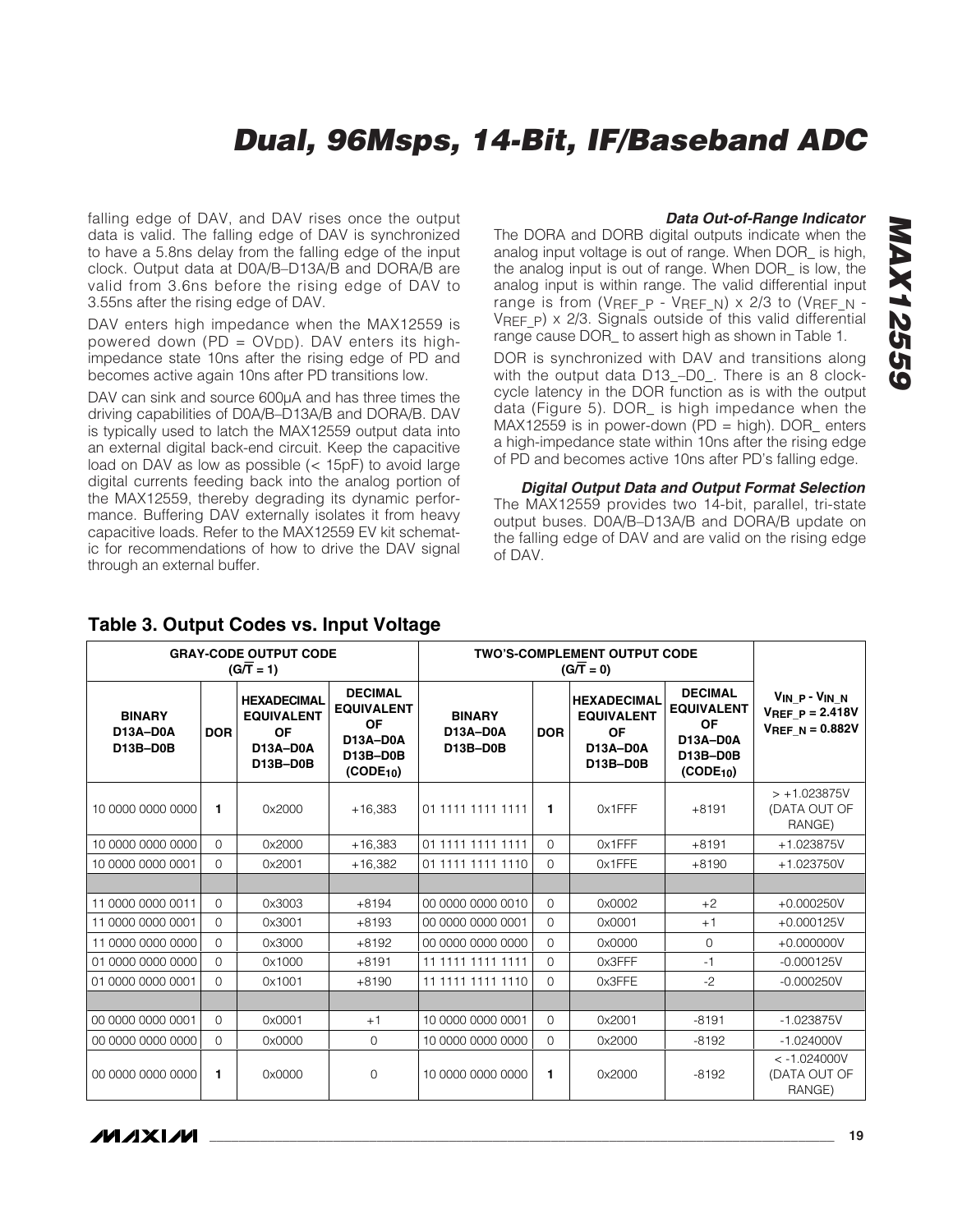

*Figure 6. Two's-Complement Transfer Function (G/*T *= 0)*

The MAX12559 output data format is either Gray code or two's complement depending on the logic input  $G/\overline{T}$ . With  $G/\overline{T}$  high, the output data format is Gray code. With  $G/\overline{T}$  low, the output data format is set to two's complement. See Figure 8 for a binary-to-Gray and Gray-tobinary code conversion example.

The following equations, Table 3, Figure 6, and Figure 7 define the relationship between the digital output and the analog input.

Gray Code ( $G/\overline{T} = 1$ ):

$$
V_{IN\_P} - V_{IN\_N} = 2/3 \times (V_{REF\_P} - V_{REF\_N}) \times 2 \times (CODE_{10} - 8192) / 16,384
$$

Two's Complement  $(G/\overline{T} = 0)$ :

$$
V_{IN\_P} - V_{IN\_N} = 2/3 \times (V_{REF\_P} - V_{REF\_N}) \times 2 \times \text{CODE}_{10} / 16,384
$$

where CODE<sub>10</sub> is the decimal equivalent of the digital output code as shown in Table 3.

The digital outputs D0A/B–D13A/B are high impedance when the MAX12559 is in power-down (PD = 1) mode. D0A/B–D13A/B enter this state 10ns after the rising edge of PD and become active again 10ns after PD transitions low.

Keep the capacitive load on the MAX12559 digital outputs D0A/B–D13A/B as low as possible (< 15pF) to avoid large digital currents feeding back into the analog portion of the converter and degrading its dynamic



*Figure 7. Gray-Code Transfer Function (G/*T *= 1)*

performance. Adding external digital buffers on the digital outputs helps isolate the MAX12559 from heavy capacitive loads. To improve the dynamic performance of the MAX12559, add 220Ω resistors in series with the digital outputs close to the MAX12559. Refer to the MAX12559 EV kit schematic for guidelines of how to drive the digital outputs through 220Ω series resistors and external digital output buffers.

#### *Power-Down Input*

The MAX12559 has two power modes that are controlled with a power-down digital input (PD). With PD low, the converter is in its normal operating mode. With PD high, the MAX12559 is in power-down mode.

The power-down mode allows the MAX12559 to efficiently use power by transitioning to a low-power state when conversions are not required. Additionally, the MAX12559 parallel output bus goes high impedance in power-down mode, allowing other devices on the bus to be accessed.

In power-down mode all internal circuits are off, the analog supply current reduces to less than 50µA, and the digital supply current reduces to 1µA. The following list shows the state of the analog inputs and digital outputs in power-down mode.

1) INAP/B, INAN/B analog inputs are disconnected from the internal input amplifier (Figure 3).

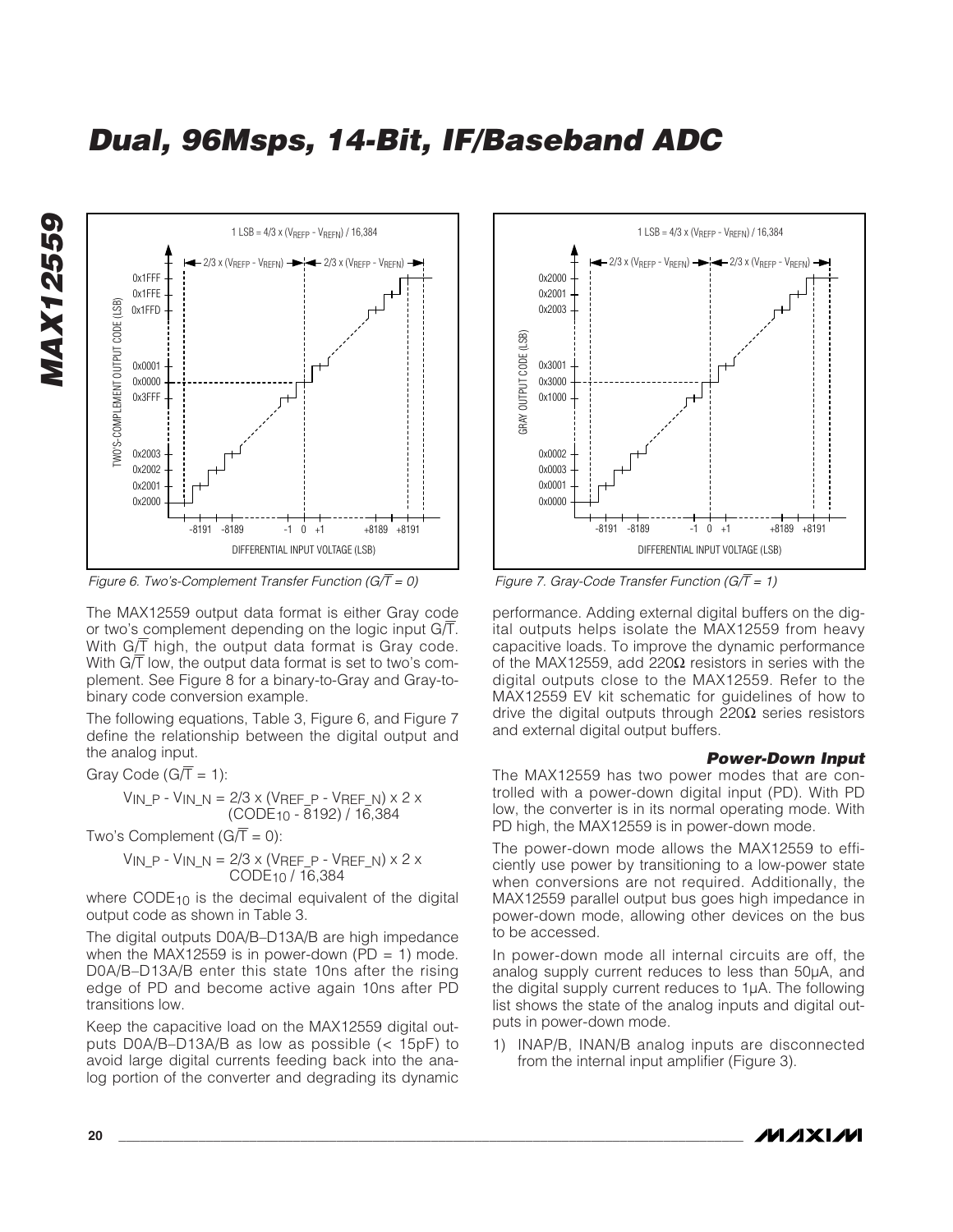

*Figure 8. Binary-to-Gray and Gray-to-Binary Code Conversion*

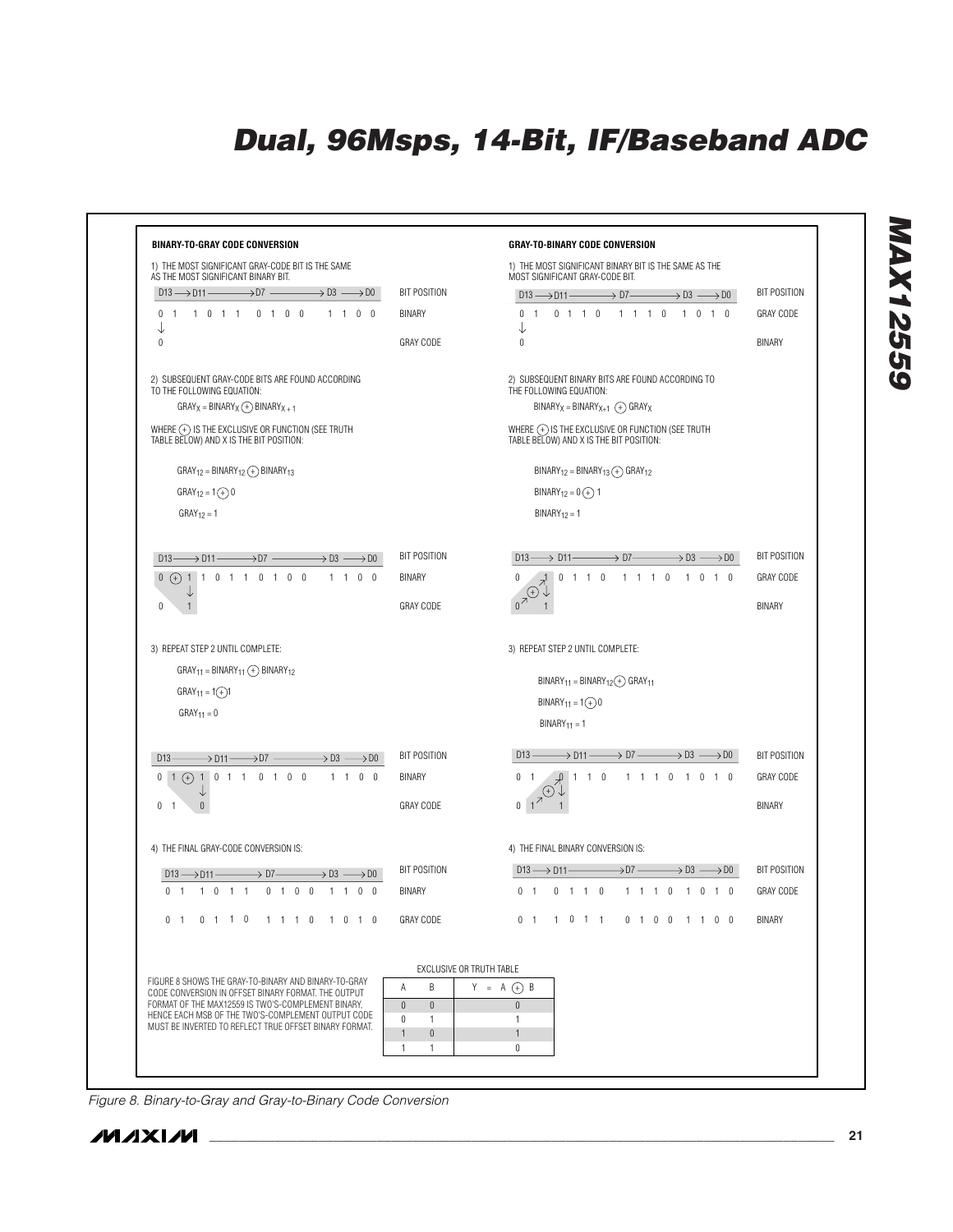

*Figure 9. Transformer-Coupled Input Drive for Input Frequencies Up to Nyquist*

- 2) REFOUT has approximately 17 $k\Omega$  to GND.
- 3) REFAP/B, COMA/B, REFAN/B enter a high-impedance state with respect to  $V_{DD}$  and GND, but there is an internal 4kΩ resistor between REFAP/B and COMA/B as well as an internal 4kΩ resistor between REFAN/B and COMA/B.
- 4) D0A–D13A, D0B–D13B, DORA, and DORB enter a high-impedance state.
- 5) DAV enters a high-impedance state.
- 6) CLKP, CLKN clock inputs enter a high-impedance state (Figure 4).

The wake-up time from power-down mode is dominated by the time required to charge the capacitors at REF\_P, REF\_N, and COM\_. In internal reference mode and buffered external reference mode the wake-up time is typically 10ms. When operating in the unbuffered external reference mode the wake-up time is dependent on the external reference drivers.

### *Applications Information*

#### *Using Transformer Coupling*

In general, the MAX12559 provides better SFDR and THD with fully differential input signals than singleended input drive, especially for input frequencies above 125MHz. In differential input mode, even-order harmonics are lower as both inputs are balanced, and each of the ADC inputs only requires half the signal swing compared to single-ended input mode.

An RF transformer (Figure 9) provides an excellent solution to convert a single-ended input source signal to a fully differential signal, required by the MAX12559 for optimum performance. Connecting the center tap of the transformer to COM provides a  $V_{DD}$  / 2 DC level shift to the input. Although a 1:1 transformer is shown, a step-up transformer can be selected to reduce the drive requirements. A reduced signal swing from the input driver, such as an op amp, can also improve the overall distortion. The configuration of Figure 9 is good for frequencies up to Nyquist ( $fCLK / 2$ ).

The circuit of Figure 10 converts a single-ended input signal to fully differential just as Figure 9. However, Figure 10 utilizes an additional transformer to improve the common-mode rejection allowing high-frequency signals beyond the Nyquist frequency. A set of  $75\Omega$ and 110Ω termination resistors provide an equivalent 50 $Ω$  termination to the signal source. The second set of termination resistors connects to COM\_ providing the correct input common-mode voltage. Two 0Ω resistors in series with the analog inputs allow high-IF input frequencies. These  $0\Omega$  resistors can be replaced with lowvalue resistors to limit the input bandwidth.

The input network in Figure 10 can be modified to enhance the frequency-range-specific AC performance of the MAX12559 by simply replacing the input capacitance with a series network of resistor (R<sub>IN</sub>) and capacitor (C<sub>IN</sub>). Table 4 displays a selection of resistors and capacitors that are recommended to help improve the already excellent performance of this ADC for specific applications requiring only a certain range of input frequencies.

#### *Single-Ended AC-Coupled Input Signal*

Figure 11 shows an AC-coupled, single-ended input application. The MAX4108 provides high speed, high bandwidth, low noise, and low distortion to maintain the input signal integrity.

#### *Buffered External Reference Drives Multiple ADCs*

The buffered external reference mode allows for more control over the MAX12559 reference voltage and allows multiple converters to use a common reference. The REFIN input impedance is  $> 50M\Omega$ .

Figure 12 shows the MAX6029 precision 2.048V bandgap reference used as a common reference for multiple converters. The 2.048V output of the MAX6029 passes through a single-pole 10Hz LP filter to the MAX4230.

The MAX4250 buffers the 2.048V reference and provides additional 10Hz LP filtering before its output is applied to the REFIN input of the MAX12559.



*MAX12559*

**MAX12559**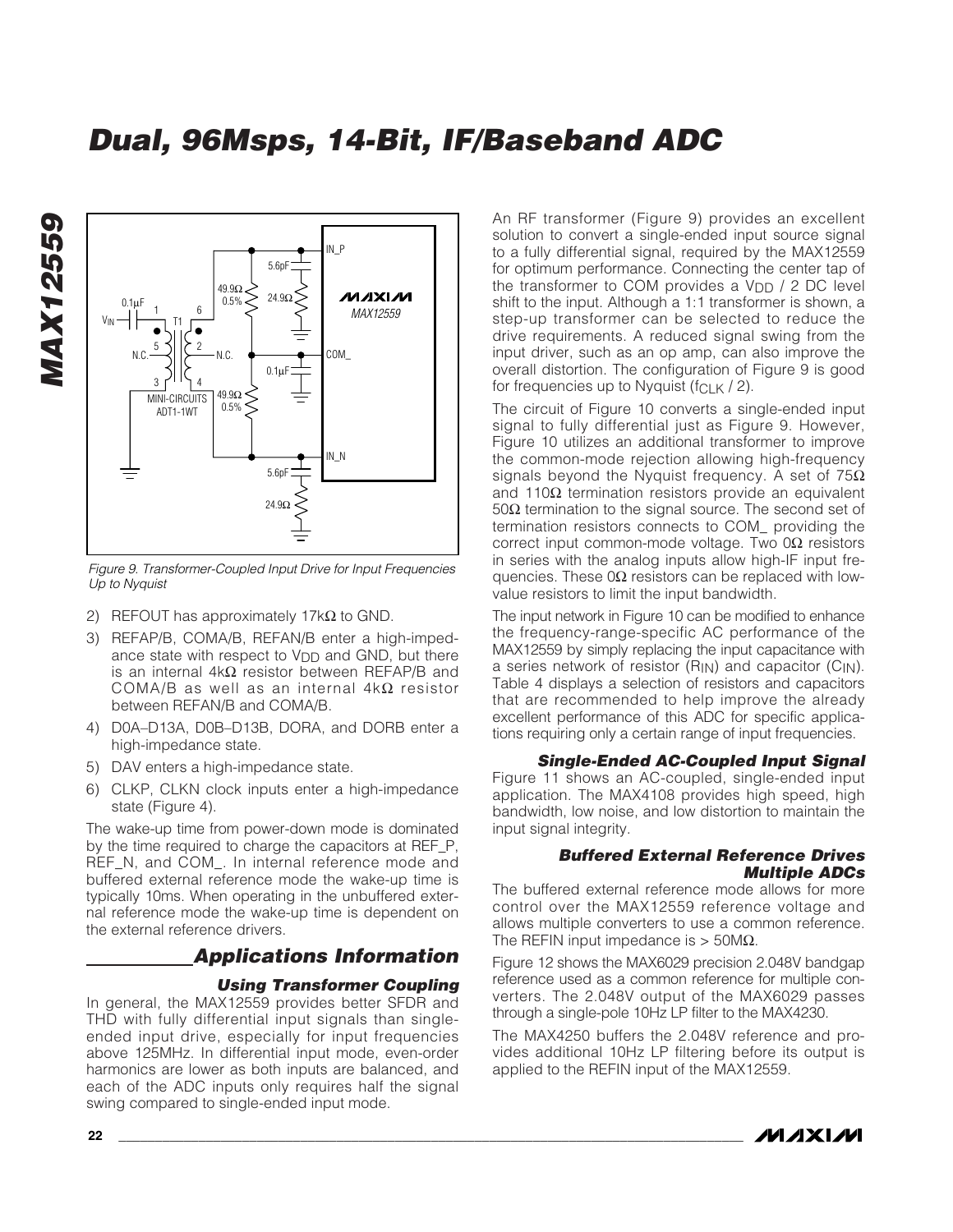

*Figure 10. Transformer-Coupled Input Drive for Input Frequencies Beyond Nyquist*

#### *Unbuffered External Reference Drives Multiple ADCs*

The unbuffered external reference mode allows for precise control over the MAX12559 reference and allows multiple converters to use a common reference. Connecting REFIN to GND disables the internal reference, allowing REF\_P, REF\_N, and COM\_ to be driven directly by a set of external reference sources.

Figure 13 uses a MAX6029 precision 3.000V bandgap reference as a common reference for multiple converters. A seven-component resistive divider chain follows the MAX6029 voltage reference. The 0.47µF capacitor along this chain creates a 10Hz LP filter. Three MAX4230 amplifiers buffer taps along this resistor chain providing 2.413V, 1.647V, and 0.880V to the MAX12559 REF\_P, REF\_N, and COM\_ reference inputs. The feedback around the MAX4230 op amps provides additional 10Hz LP filtering. Reference voltages 2.413V and 0.880V set the full-scale analog input range for the converter to  $\pm$ 1.022V ( $\pm$ [VREF\_P - VREF\_N] x 2/3).

Note that one single power supply for all active circuit components removes any concern regarding powersupply sequencing when powering up or down.

### **Table 4. Component Selection to Enhance the Frequency-Range-Specific AC Performance**

| <b>INPUT</b><br><b>FREQUENCY</b><br><b>RANGE</b> | C <sub>IN</sub><br><b>COMPONENT</b><br><b>VALUES</b> | R <sub>IN</sub><br><b>COMPONENT</b><br><b>VALUES</b> |  |  |  |  |
|--------------------------------------------------|------------------------------------------------------|------------------------------------------------------|--|--|--|--|
| $< 10$ MHz                                       | 12pF to 22pF                                         | OΩ                                                   |  |  |  |  |
| 10MHz to 125MHz                                  | 12pF                                                 | 50 $\Omega$                                          |  |  |  |  |
| $>125$ MHz                                       | 5.6 <sub>D</sub> F                                   | Ю                                                    |  |  |  |  |



*Figure 11. Single-Ended, AC-Coupled Input Drive*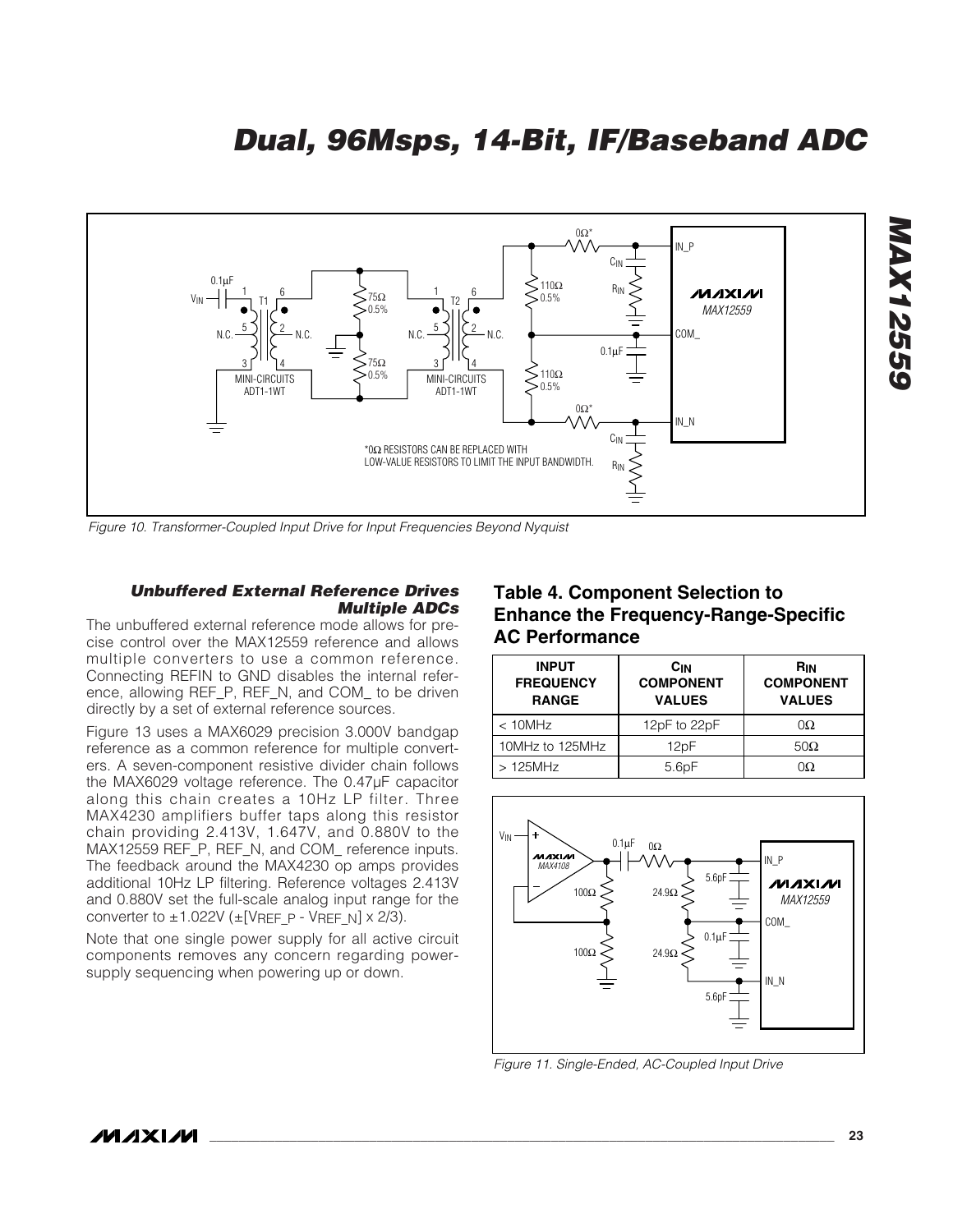



*Figure 12. External Buffered (MAX4230) Reference Drive Using a MAX6029 Bandgap Reference*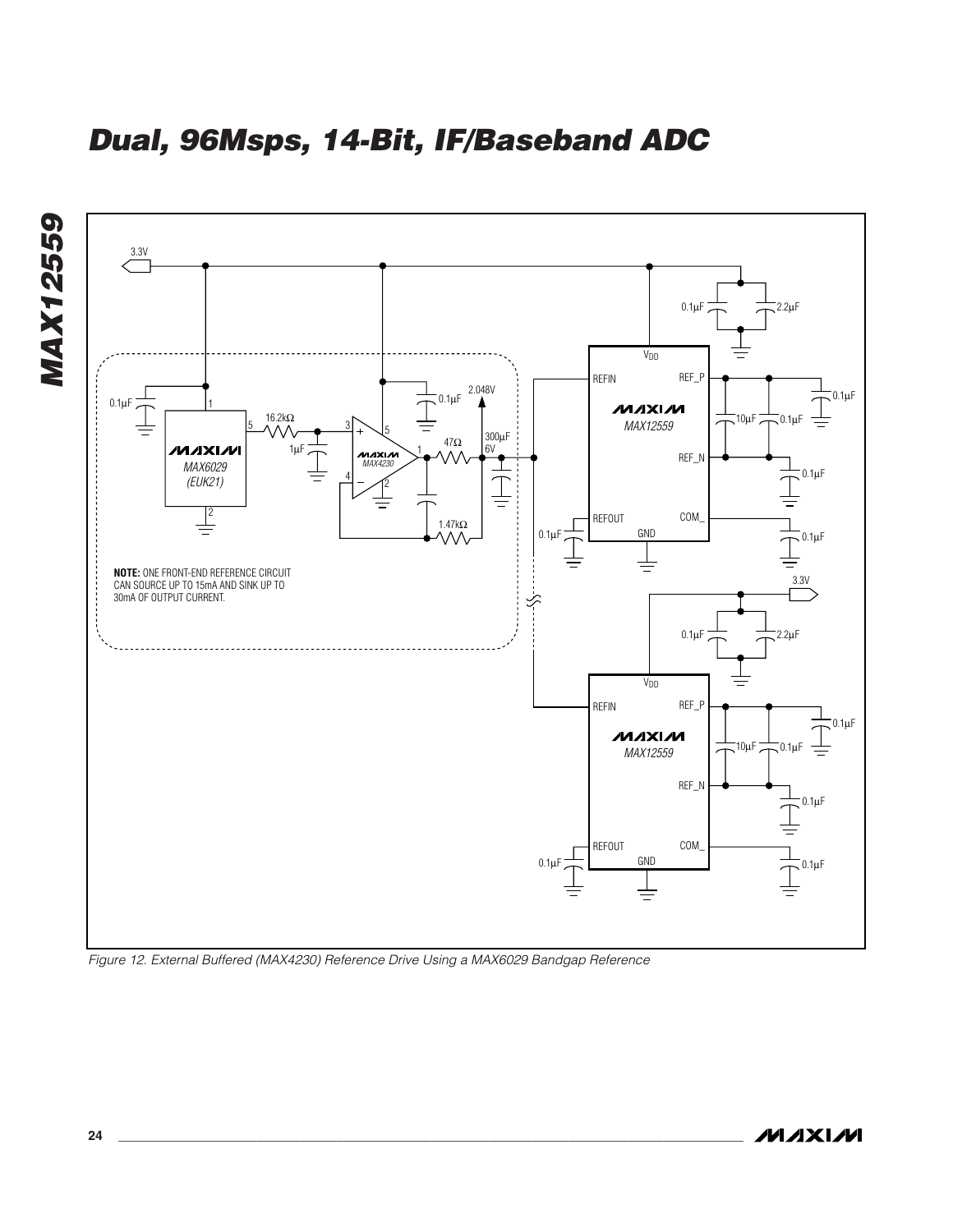

*Figure 13. External Unbuffered Reference Driving Multiple ADCs*

*MAX12559*

**MAX12559**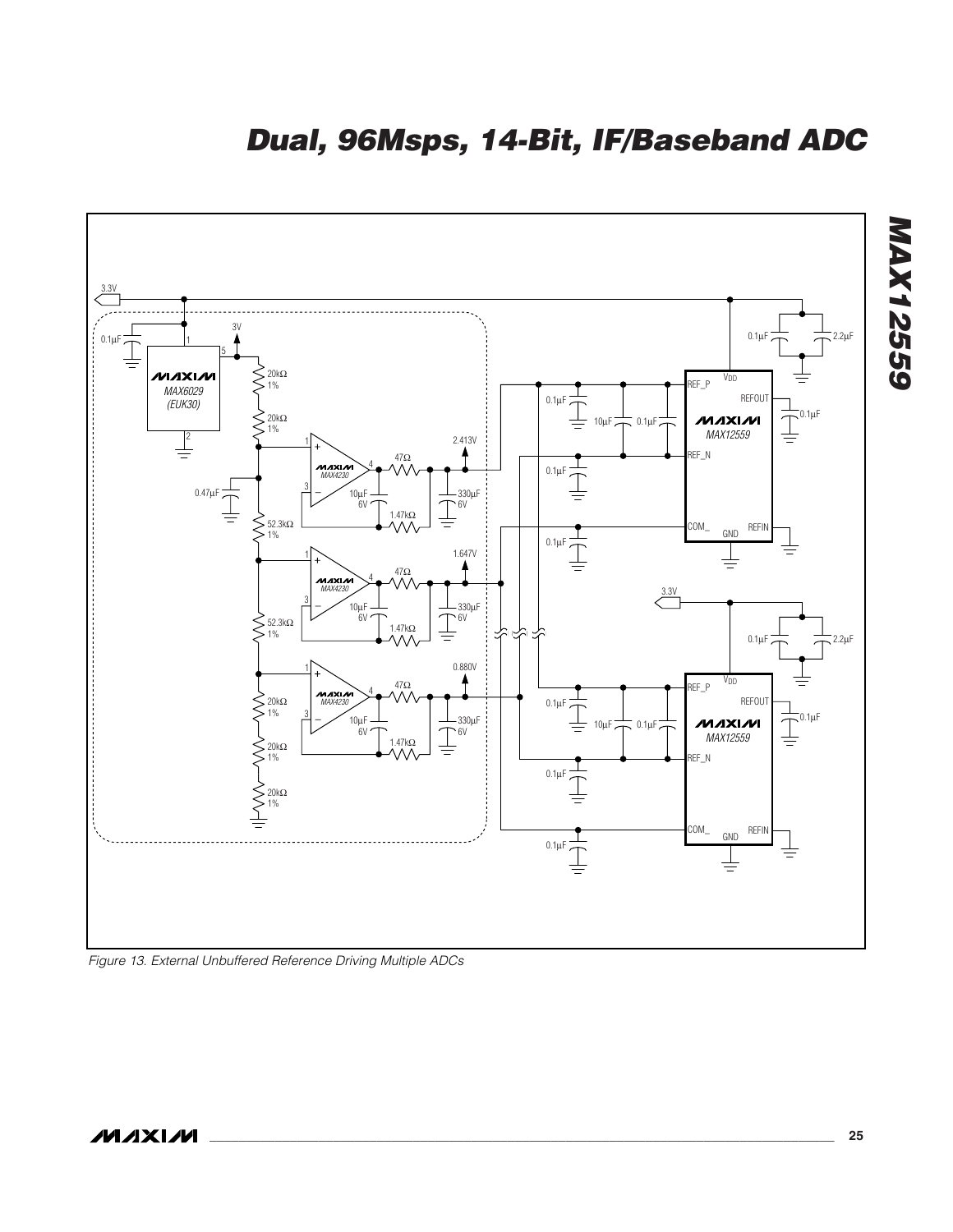#### *Offset Error*

#### *Grounding, Bypassing, and Board Layout*

The MAX12559 requires high-speed board layout design techniques. Refer to the MAX12527/MAX12528/ MAX12529/MAX12557/MAX12558/MAX12559 EV kit data sheet for a board layout reference. Locate all bypass capacitors as close to the device as possible, preferably on the same side as the ADC, using surface-mount devices for minimum inductance. Bypass V<sub>DD</sub> to GND with a 220µF ceramic capacitor in parallel with at least one 10µF, one 4.7µF, and one 0.1µF ceramic capacitor. Bypass OV<sub>DD</sub> to GND with a 220µF ceramic capacitor in parallel with at least one 10µF, one 4.7µF, and one 0.1µF ceramic capacitor. High-frequency bypassing/decoupling capacitors should be located as close as possible to the converter supply pins.

Multilayer boards with ample ground and power planes produce the highest level of signal integrity. All grounds and the exposed backside paddle of the MAX12559 must be connected to the same ground plane. The MAX12559 relies on the exposed backside paddle connection for a low-inductance ground connection. Isolate the ground plane from any noisy digital system ground planes such as a DSP or output buffer ground.

Route high-speed digital signal traces away from the sensitive analog traces. Keep all signal lines short and free of 90° turns.

Ensure that the differential, analog input network layout is symmetric and that all parasitic components are balanced equally. Refer to the MAX12527/MAX12528/ MAX12529/MAX12557/MAX12558/MAX12559 EV kit data sheet for an example of symmetric input layout.

### *Parameter Definitions*

#### *Integral Nonlinearity (INL)*

INL is the deviation of the values on an actual transfer function from a straight line. For the MAX12559, this straight line is between the endpoints of the transfer function, once offset and gain errors have been nullified. INL deviations are measured at every step of the transfer function and the worst-case deviation is reported in the *Electrical Characteristics* table.

#### *Differential Nonlinearity (DNL)*

DNL is the difference between an actual step width and the ideal value of 1 LSB. A DNL error specification of less than 1 LSB guarantees no missing codes and a monotonic transfer function. For the MAX12559, DNL deviations are measured at every step of the transfer function and the worst-case deviation is reported in the *Electrical Characteristics* table.

Offset error is a figure of merit that indicates how well the actual transfer function matches the ideal transfer function at a single point. Ideally the midscale MAX12559 transition occurs at 0.5 LSB above midscale. The offset error is the amount of deviation between the measured midscale transition point and the ideal midscale transition point.

#### *Gain Error*

Gain error is a figure of merit that indicates how well the slope of the actual transfer function matches the slope of the ideal transfer function. The slope of the actual transfer function is measured between two data points: positive full scale and negative full scale. Ideally, the positive fullscale MAX12559 transition occurs at 1.5 LSBs below positive full scale, and the negative full-scale transition occurs at 0.5 LSB above negative full scale. The gain error is the difference of the measured transition points minus the difference of the ideal transition points.

#### *Small-Signal Noise Floor (SSNF)*

SSNF is the integrated noise and distortion power in the Nyquist band for small-signal inputs. The DC offset is excluded from this noise calculation. For this converter, a small signal is defined as a single tone with a -35dBFS amplitude. This parameter captures the thermal and quantization noise characteristics of the data converter and can be used to help calculate the overall noise figure of a digital receiver signal path.

#### *Signal-to-Noise Ratio (SNR)*

For a waveform perfectly reconstructed from digital samples, the theoretical maximum SNR is the ratio of the full-scale analog input (RMS value) to the RMS quantization error (residual error). The ideal, theoretical minimum analog-to-digital noise is caused by quantization error only and results directly from the ADC's resolution (N bits):

#### $SNR$ [max] = 6.02  $\times$  N + 1.76

In reality, there are other noise sources besides quantization noise: thermal noise, reference noise, clock jitter, etc. SNR is computed by taking the ratio of the RMS signal to the RMS noise. RMS noise includes all spectral components to the Nyquist frequency excluding the fundamental, the first six harmonics (HD2 through HD7), and the DC offset.

SNR = 20 x log (SIGNALRMS / NOISERMS)

#### *Signal-to-Noise Plus Distortion (SINAD)*

SINAD is computed by taking the ratio of the RMS signal to the RMS noise plus distortion. RMS noise plus distortion includes all spectral components to the

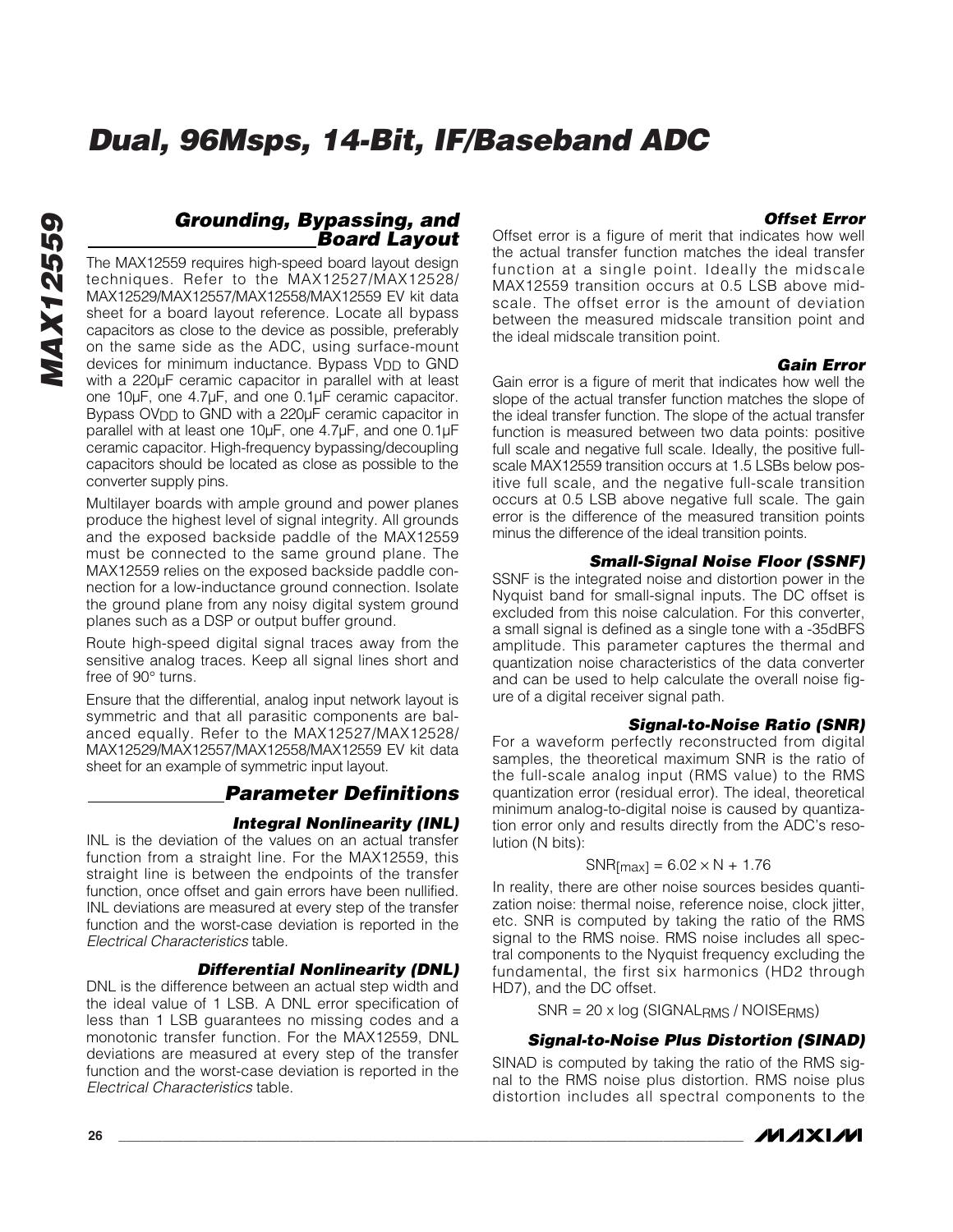Nyquist frequency excluding the fundamental and the DC offset.

#### *Total Harmonic Distortion (THD)*

THD is the ratio of the RMS sum of the first six harmonics of the input signal to the fundamental itself. This is expressed as:

$$
\text{THD} = 20 \times \log \left( \frac{\sqrt{v_2^2 + v_3^2 + v_4^2 + v_5^2 + v_6^2 + v_7^2}}{v_1} \right)
$$

where  $V_1$  is the fundamental amplitude, and  $V_2$  through V7 are the amplitudes of the 2nd- through 7th-order harmonics (HD2 through HD7).

#### *Spurious-Free Dynamic Range (SFDR)*

SFDR is the ratio expressed in decibels of the RMS amplitude of the fundamental (maximum signal component) to the RMS value of the next largest spurious component, excluding DC offset.

#### *3rd-Order Intermodulation (IM3)*

IM3 is the power of the 3rd-order intermodulation product relative to the input power of either of the input tones  $f_{IN1}$  and  $f_{IN2}$ . The individual input tone power levels are set to -7dBFS for the MAX12559. The 3rd-order intermodulation products are  $2 \times f_{\text{IN1}}$  -  $f_{\text{IN2}}$  and  $2 \times f_{\text{IN2}}$  -  $f_{\text{IN1}}$ .

#### *Aperture Jitter*

Figure 14 shows the aperture jitter  $(t_{A,J})$ , which is the sample-to-sample variation in the aperture delay.

#### *Aperture Delay*

Aperture delay  $(t_{AD})$  is the time defined between the rising edge of the sampling clock and the instant when an actual sample is taken (Figure 14).

#### *Full-Power Bandwidth*

A large -0.2dBFS analog input signal is applied to an ADC and the input frequency is swept up to the point where the amplitude of the digitized conversion result has decreased by -3dB. This point is defined as the full-power input bandwidth frequency.

#### **Output Noise (nout)**

The output noise ( $n_{\text{OUT}}$ ) parameter is similar to thermal plus quantization noise and is an indication of the converter's overall noise performance.

No fundamental input tone is used to test for nOUT. IN\_P, IN\_N, and COM\_ are connected together and 1024k data points are collected.  $n_{\text{OUT}}$  is computed by taking the RMS value of the collected data points after the mean is removed.



*Figure 14. T/H Aperture Timing*

#### *Overdrive Recovery Time*

Overdrive recovery time is the time required for the ADC to recover from an input transient that exceeds the full-scale limits. The MAX12559 specifies overdrive recovery time using an input transient that exceeds the full-scale limits by  $\pm 10\%$ . The MAX12559 requires one clock cycle to recover from the overdrive condition.

#### *Crosstalk*

*MAX12559*

**MAX12559** 

Crosstalk indicates how well each channel is isolated from the other channel. In case of the MAX12559, crosstalk specifies the coupling onto one channel being driven by a (-1dBFS) signal when the adjacent interfering channel is driven by a full-scale signal. Measurement includes all spurs resulting from both direct coupling and mixing components.

#### *Gain Matching*

Gain matching is a figure of merit that indicates how well the gains between the two channels are matched to each other. The same input signal is applied to both channels and the maximum deviation in gain is reported (typically in dB) as gain matching.

#### *Offset Matching*

Like gain matching, offset matching is a figure of merit that indicates how well the offsets between the two channels are matched to each other. The same input signal is applied to both channels and the maximum deviation in offset is reported (typically in %FSR) as offset matching.



/VI /I X I /VI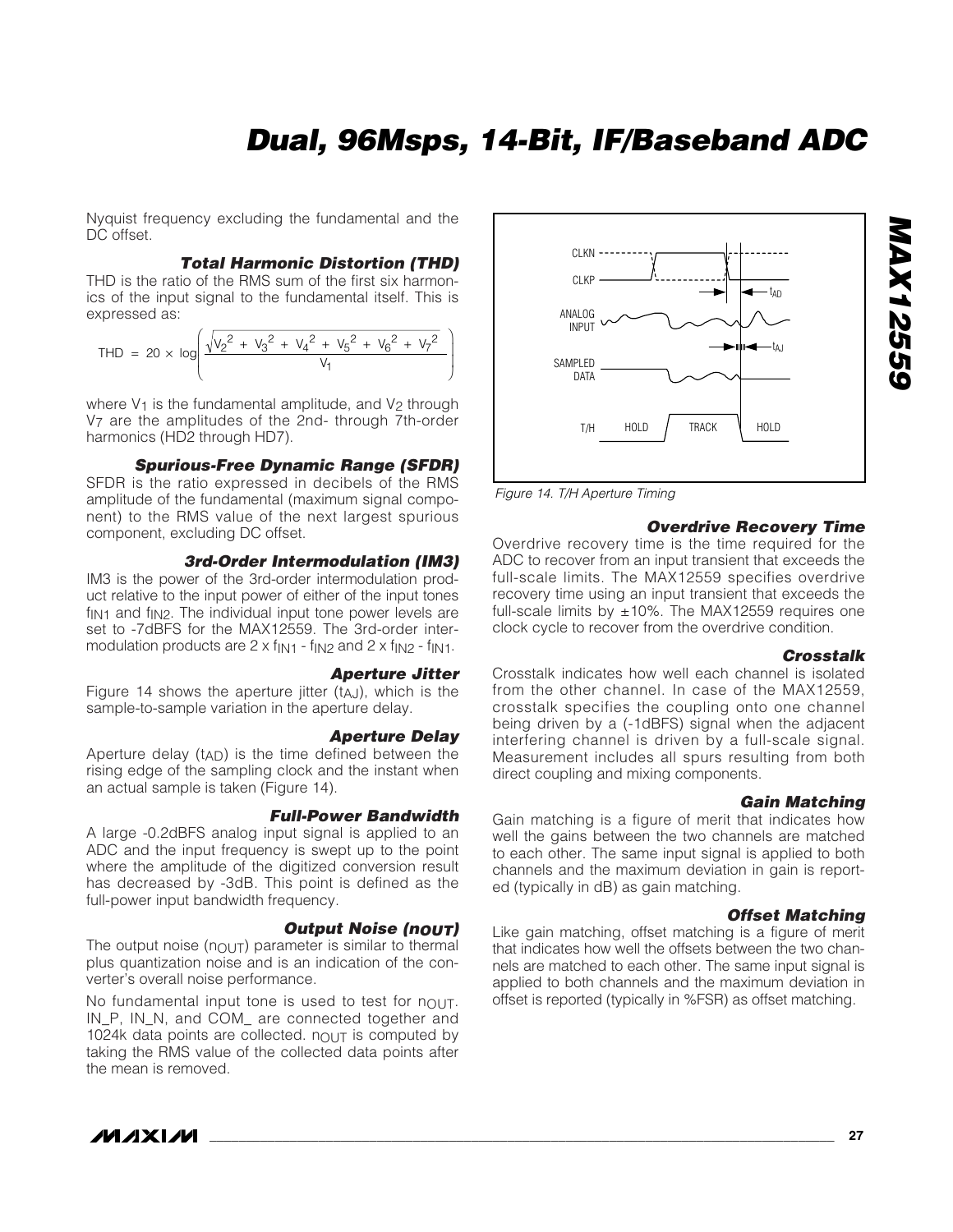**MAX12559** *MAX12559* TOP VIEW D2A D1A D0A DAV OVDD D6A D5A D4A D3A DORB D13B D12B D11B D10B D9B D8B D7B 51 : 50 : 49 : 48 : 47 : 46 : 45 : 44 : 43 : 42 : 41 : 140 : 39 : 38 : 37 : 36 : 35 D7A  $\frac{52}{3}$ 34 D6B D8A  $\frac{53}{3}$ 33 D5B D9A 54 32 D4B D10A  $\frac{55}{10}$  $\frac{1}{2}$   $\frac{31}{2}$  D3B D11A 56 D2B 30 57 D1B D12A 29 D13A 58 D0B 28 OVDD DORA 59 27 илхім  $OV<sub>DD</sub>$  $60\,$ VDD 26 *MAX12559* V<sub>DD</sub> VDD  $61$ 25 V<sub>DD</sub> V<sub>DD</sub> 62 24 VDD 23 VDD 63 22  $G/\overline{T}$ DIV4 64 21 DIV2 PD 65 [20] CLKP SHREF 66 EXPOSED PADDLE (GND) REFOUT  $67$ 19 CLKN REFIN  $68$  $\left[\begin{array}{c} 18 \\ 1 \end{array}\right]$ DIFFCLK/SECLK  $\bullet$  1771 1781 1781 1791 1701 171 172 173 1741 175 176 177 1781 1781 1791 1792 1703 1741 175 176 176 GND<br>INAN INAN GO COMA<br>GND GO COMA<br>REFAP REFBN REFBP GND GND GND INBN INBP COMB GND **THIN QFN**

*Pin Configuration*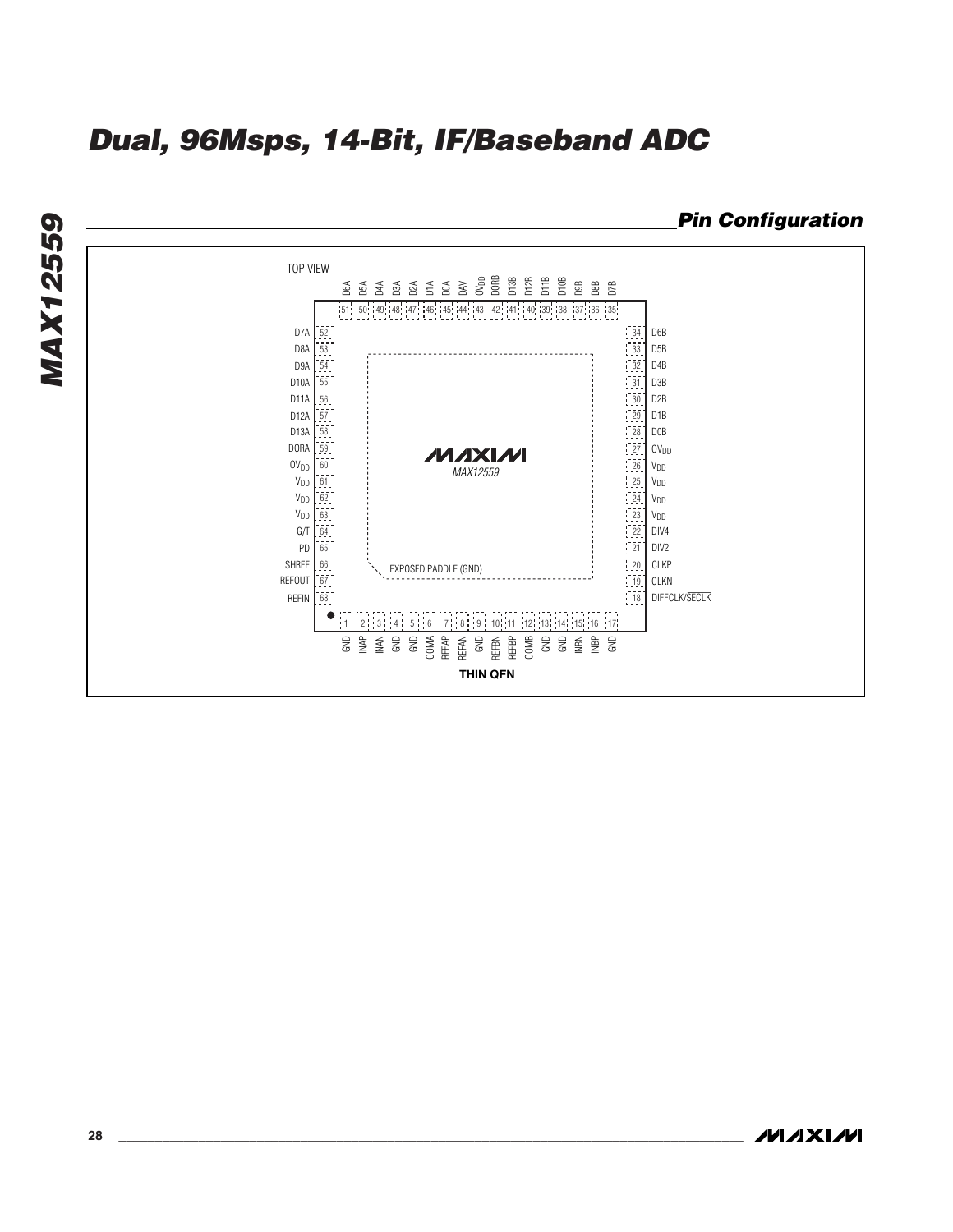### *Package Information*

(The package drawing(s) in this data sheet may not reflect the most current specifications. For the latest package outline information, go to **www.maxim-ic.com/packages**.)



*MAX12559* **MAX12559**